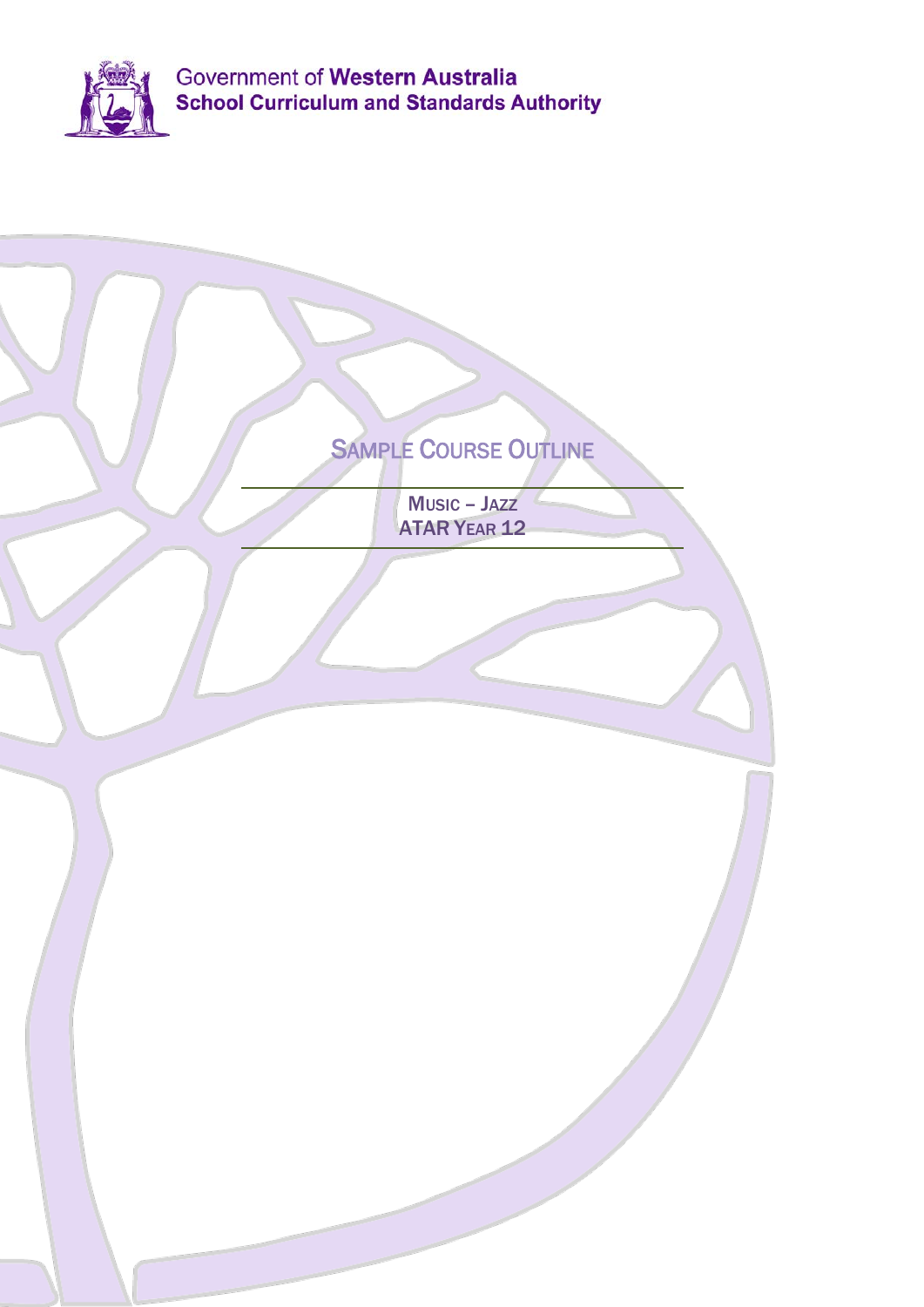#### **Copyright**

© School Curriculum and Standards Authority, 2015

This document – apart from any third party copyright material contained in it – may be freely copied, or communicated on an intranet, for non-commercial purposes in educational institutions, provided that the School Curriculum and Standards Authority is acknowledged as the copyright owner, and that the Authority's moral rights are not infringed.

Copying or communication for any other purpose can be done only within the terms of the Copyright Act 1968 or with prior written permission of the School Curriculum and Standards Authority. Copying or communication of any third party copyright material can be done only within the terms of the Copyright Act 1968 or with permission of the copyright owners.

Any content in this document that has been derived from the Australian Curriculum may be used under the terms of the Creative [Commons Attribution-NonCommercial 3.0 Australia licence](http://creativecommons.org/licenses/by-nc/3.0/au/)

### **Disclaimer**

Any resources such as texts, websites and so on that may be referred to in this document are provided as examples of resources that teachers can use to support their learning programs. Their inclusion does not imply that they are mandatory or that they are the only resources relevant to the course.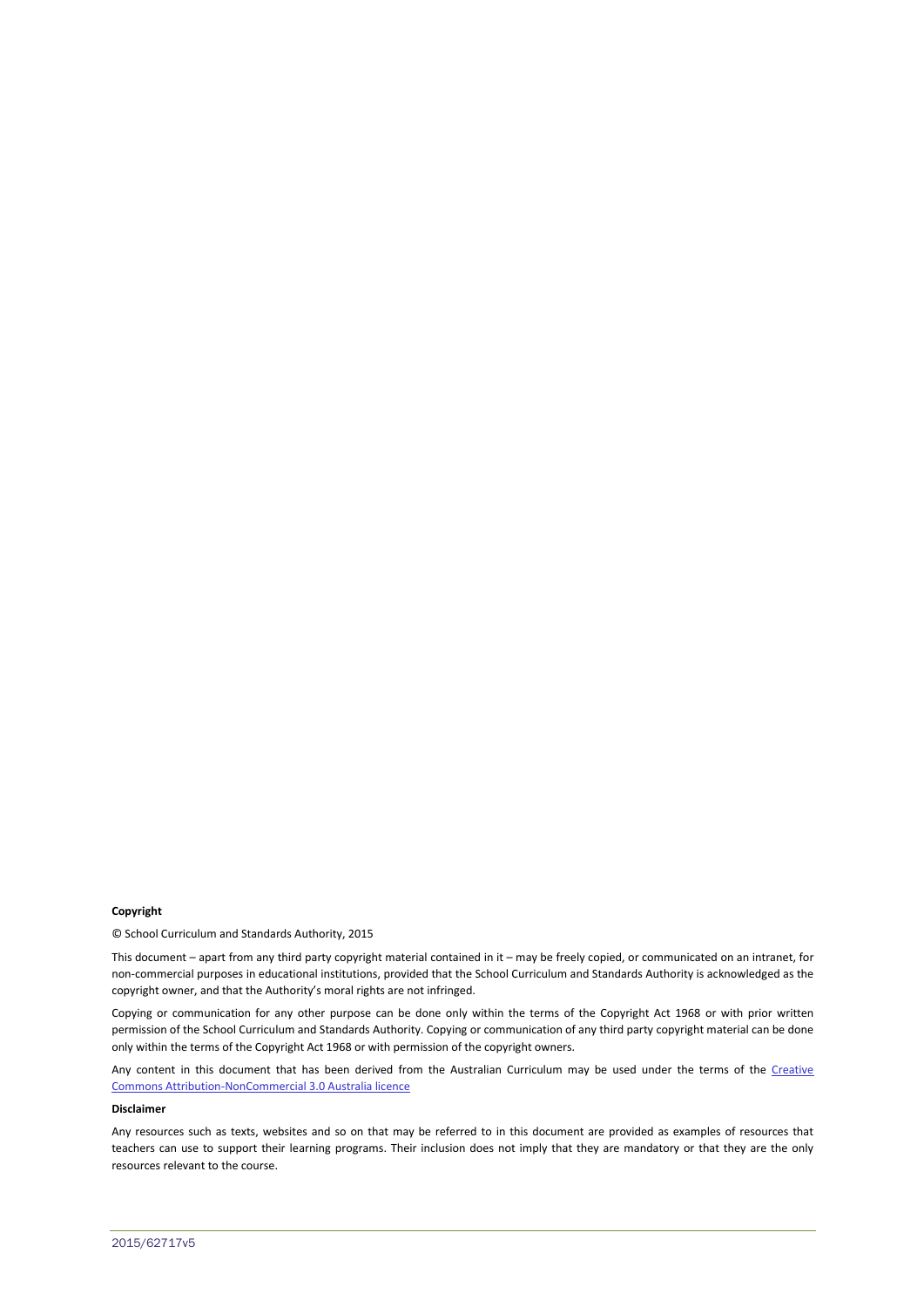# Sample course outline

Music – ATAR Year 12

## Unit 3 – Jazz – Be-Bop

| Week    | Written component - Key teaching points                                                                                                                                                                                                                                                                                                                                                                                                                                                                                                                                                                                                                                                                                                                                                                                                                                                                                                                          |                                                                                                                                                                                                                                                                                                                                                                                                                                                                                                                                                                                                                                                                                                                                                                                                                                                                                                                                                                                                                                                                                                                                                                                                                                      | <b>Practical component</b>                                                                                                                                                                                                                                                                                                                                                                                                                                                                                                                                                                                                                                                                                                                                                                                                                                                                                                                                                                                                                                                                                                                                                                         |                                                                                                                                                                                                                                                             |
|---------|------------------------------------------------------------------------------------------------------------------------------------------------------------------------------------------------------------------------------------------------------------------------------------------------------------------------------------------------------------------------------------------------------------------------------------------------------------------------------------------------------------------------------------------------------------------------------------------------------------------------------------------------------------------------------------------------------------------------------------------------------------------------------------------------------------------------------------------------------------------------------------------------------------------------------------------------------------------|--------------------------------------------------------------------------------------------------------------------------------------------------------------------------------------------------------------------------------------------------------------------------------------------------------------------------------------------------------------------------------------------------------------------------------------------------------------------------------------------------------------------------------------------------------------------------------------------------------------------------------------------------------------------------------------------------------------------------------------------------------------------------------------------------------------------------------------------------------------------------------------------------------------------------------------------------------------------------------------------------------------------------------------------------------------------------------------------------------------------------------------------------------------------------------------------------------------------------------------|----------------------------------------------------------------------------------------------------------------------------------------------------------------------------------------------------------------------------------------------------------------------------------------------------------------------------------------------------------------------------------------------------------------------------------------------------------------------------------------------------------------------------------------------------------------------------------------------------------------------------------------------------------------------------------------------------------------------------------------------------------------------------------------------------------------------------------------------------------------------------------------------------------------------------------------------------------------------------------------------------------------------------------------------------------------------------------------------------------------------------------------------------------------------------------------------------|-------------------------------------------------------------------------------------------------------------------------------------------------------------------------------------------------------------------------------------------------------------|
|         | <b>Aural</b>                                                                                                                                                                                                                                                                                                                                                                                                                                                                                                                                                                                                                                                                                                                                                                                                                                                                                                                                                     | <b>Theory and Composition</b>                                                                                                                                                                                                                                                                                                                                                                                                                                                                                                                                                                                                                                                                                                                                                                                                                                                                                                                                                                                                                                                                                                                                                                                                        | <b>Cultural and Historical Analysis</b>                                                                                                                                                                                                                                                                                                                                                                                                                                                                                                                                                                                                                                                                                                                                                                                                                                                                                                                                                                                                                                                                                                                                                            | <b>Performance or</b><br><b>Composition portfolio</b>                                                                                                                                                                                                       |
| $1 - 3$ | Use designated works and support material for<br>integrated aural/composition tasks based on the<br>styles studied.<br>Sight singing<br>• to be continued consistently throughout the<br>semester. Examples in both treble and bass clef<br>based on scales and intervals stipulated<br><b>Scales</b><br>· major pentatonic, minor pentatonic, major,<br>natural minor (aeolian), blues<br>• key signatures up to and including two sharps<br>and two flats<br><b>Intervals</b><br>• m2, M2, m3, M3, P4, P5, m6, M6, m7, M7, P8ve<br>(melodic only)<br><b>Melodic dictation</b><br>• 4-8 bars, treble and bass clef, up to two sharps<br>and two flats, based on scales covered. Rhythm<br>and some pitch provided<br>Harmony<br>Roman numerals<br>• major: I, ii, IV, V, $V^7$ and vi<br>Chord names (as indicated in C tonalities)<br>• major: C, Dmi, F, G, $G^7$ , Ami<br>• standard progression<br>$\mathbf{ii}^7 - \mathbf{V}^7 - \mathbf{I}^{\text{Ma7}}$ | Theory<br>• identify and write scales and intervals in treble<br>and bass clef in major and minor keys up to five<br>sharps and five flats<br>• rhythm exercises in simple and compound<br>time; regrouping, writing and performing<br>compound rhythmic canons<br>• common extensions ( $6^{\text{ths}}$ , $7^{\text{ths}}$ , maj $7^{\text{ths}}$ , $9^{\text{ths}}$ )<br><b>Chords</b><br>• identify and write major and minor dominant<br>$7th$ chords in root position<br>• harmonic analysis of sample scores and<br>harmonising a melody<br><b>Score analysis</b><br>• forms: binary (AB), call/response, ternary<br>(ABA)/popular song form (AABA), rondo<br>(ABACA), 12 bar blues<br>• song sections: bridge, chorus, head, intro,<br>outro/coda, shout chorus, solo and verse<br>· articulations: staccato, slur, scoop, bend,<br>fall-off, shake/tremolo/vibrato, glissando<br>· signs/symbols: fine, coda, dal segno, D.C. al<br>coda, D.S. al coda, repeat signs, 1st and 2nd<br>time repeats, pause/fermata<br><b>Rhythm writing</b><br>• write, interpret and perform 4-8 bar rhythm<br>patterns using percussion clef and drum kit<br>notation<br>• write style specific parts for a standard Jazz<br>rhythm section | Include visual and aural analysis tasks and<br>comparative analysis with unfamiliar works to<br>reinforce teaching of music styles and associated<br>characteristics<br><b>Introduction to Be-Bop</b><br><b>Supportive listening</b><br>Salt Peanuts (Dizzy Gillespie, 1947)<br>https://www.youtube.com/watch?v=kOmA8LOw258<br>Bouncin' with Bud (Bud Powell, 1949)<br>http://www.youtube.com/watch?v=0t5gbhk4l7k&feat<br>ure=BFa&list=TLBs8i-omHrK4&lf=artistob<br><b>Designated work listening</b><br>Confirmation by Charlie Parker<br>https://www.youtube.com/watch?v=yXK0pZx92MU<br>Focus/discuss<br>Analysis of suggested listening from the perspectives of<br>harmonic structure, form and melody.<br>• defining characteristics of rhythm section styles,<br>including piano/guitar comping, the role and use of<br>the drum kit and the development of bass lines<br>• defining characteristics of individual composers,<br>including:<br>■ instrumentation<br>■ colouristic effects - timbral, instrumental,<br>different articulations<br>• the role of improvisation in the compositional<br>process and the difference between highly<br>arranged and highly improvised compositions | Distribute technical lists and<br>recommended repertoire from<br>the Instrumental Resource<br>Package.<br>Outline assessment requirements<br>for the semester in consultation<br>with instrumental teachers<br>and/or composition portfolio<br>supervisors. |

1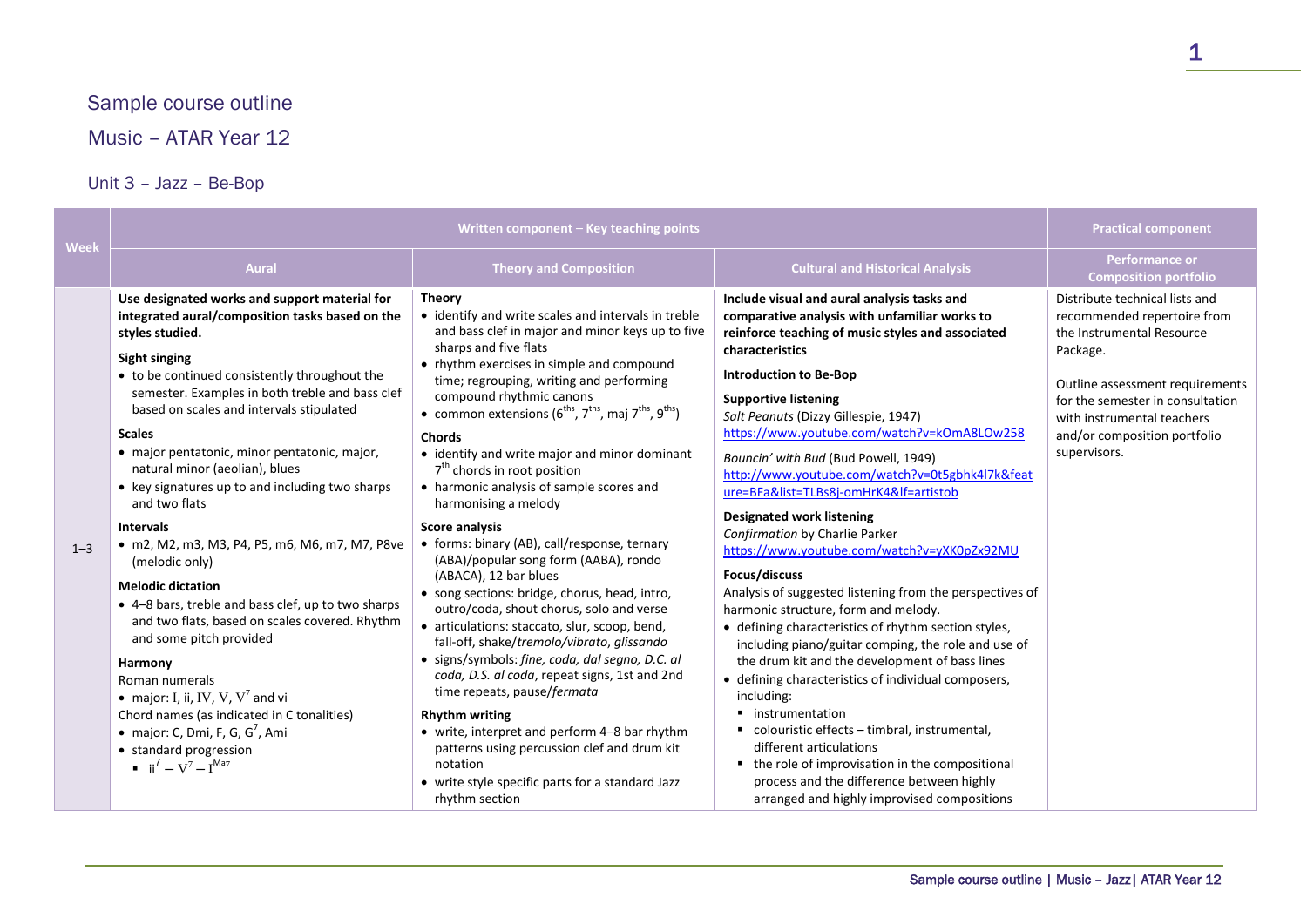| <b>Week</b> | Written component - Key teaching points                                                                                                                                                                                                                                                                                                                                                                                                                                                                                                                                                                              |                                                                                                                                                                                                                                                                                                                                                                                                                                                                                                                                                                                           |                                                                                                                                                                                                                                                                                                                                                                                                                                                                                                                                                                                                      | <b>Practical component</b>                            |
|-------------|----------------------------------------------------------------------------------------------------------------------------------------------------------------------------------------------------------------------------------------------------------------------------------------------------------------------------------------------------------------------------------------------------------------------------------------------------------------------------------------------------------------------------------------------------------------------------------------------------------------------|-------------------------------------------------------------------------------------------------------------------------------------------------------------------------------------------------------------------------------------------------------------------------------------------------------------------------------------------------------------------------------------------------------------------------------------------------------------------------------------------------------------------------------------------------------------------------------------------|------------------------------------------------------------------------------------------------------------------------------------------------------------------------------------------------------------------------------------------------------------------------------------------------------------------------------------------------------------------------------------------------------------------------------------------------------------------------------------------------------------------------------------------------------------------------------------------------------|-------------------------------------------------------|
|             | <b>Aural</b>                                                                                                                                                                                                                                                                                                                                                                                                                                                                                                                                                                                                         | <b>Theory and Composition</b>                                                                                                                                                                                                                                                                                                                                                                                                                                                                                                                                                             | <b>Cultural and Historical Analysis</b>                                                                                                                                                                                                                                                                                                                                                                                                                                                                                                                                                              | <b>Performance or</b><br><b>Composition portfolio</b> |
|             | <b>Rhythmic dictation:</b><br>• 4-8 bars, simple metre rhythms, including:<br>$\frac{2}{4}$ , $\frac{3}{4}$ , $\frac{4}{4}$ , and <b>C</b><br>$\Box \Rightarrow \Box \Rightarrow \Box \Rightarrow \Box \Rightarrow \Box \Rightarrow \Box \Rightarrow \Box$<br>$\rightarrow \epsilon$ = and =<br>Skeleton score/Aural analysis<br>• form, repeat signs, first and second time bars<br><b>Modulations</b><br>• to the relative major<br>• to the relative minor<br>$\bullet$ up a 4 <sup>th</sup><br>• sing and aurally identify circle of $4^{\text{ths}}$ , ascending<br>or descending to the 4 <sup>th</sup> degree | <b>Modulation</b><br>• to the relative major<br>• to the relative minor<br>$\bullet$ up a 4 <sup>th</sup>                                                                                                                                                                                                                                                                                                                                                                                                                                                                                 | • defining characteristics of individual musicians<br>• instrument/s<br>• timbre-quality and type of sound, use of mutes<br>and/or effects<br>• identifiable traits of improvisatory style as seen in<br>the use of rhythm, melody, harmony and range<br>" specific instrumental techniques appropriate to<br>the style/era and repertoire, including virtuosity,<br>left hand piano comping and drumming styles<br>('dropping bombs' etc.)<br>• influential recordings/performances<br>" compare and contrast suggested listening with<br>the designated work                                       |                                                       |
| $4 - 6$     | <b>Scales</b><br>· add harmonic minor, melodic minor and Jazz<br>minor<br><b>Intervals</b><br>• add A4/D5/tritone to melodic intervals<br>• harmonic intervals: P4, P5, P8<br>Harmony<br>• recognition of major <sup>7</sup> , minor <sup>7</sup> and dominant <sup>7th</sup><br>chords in isolation<br><b>Modulation</b><br>• relative major/minor and dominant<br><b>Rhythmic dictation</b><br>$\bullet$ simple time: $\bullet$<br>• compound time: $\frac{8}{8}$ , $\frac{8}{8}$ , basic rhythms and<br>rests and $\overrightarrow{e}$ $\overrightarrow{e}$ $\overrightarrow{d}$                                  | <b>Theory</b><br>• identify and write harmonic minor, melodic<br>minor and jazz minor scales in treble and bass<br>clef in keys up to and including five sharps and<br>five flats<br>• rests<br>r,7<br>Melody and rhythm writing<br>• given the lyrics, create an appropriate rhythm<br>and melody<br>• create/write 8-12 bar melody for a given<br>chord structure<br><b>Chords</b><br>• Jazz chord nomenclature: +, -, O, Ø, $\Delta$<br>• guide tones<br>• passing notes (diatonic and chromatic)<br>• identify and write perfect and plagal cadences<br>• suspensions (Sus2 and Sus4) | <b>Designated work listening</b><br>Ornithology (Charlie Parker)<br>https://www.youtube.com/watch?v=fsAMAlaas94<br>How High The Moon by Morgan Lewis, performed by<br>Ella Fitzgerald<br>https://www.youtube.com/watch?v=2d-l7_TGnIE<br>Rhythm changes - history of the chord progression<br>Focus/discuss<br>• contrafact tunes and the Be-Bop era<br>• melodic improvisation techniques<br>• surrounding techniques<br>• arpeggios<br>• guide tones<br>• tempo - extremely fast tempos that allow for<br>virtuosic improvisation<br>instrumentation - the interactive rhythm section for<br>Be-Bop |                                                       |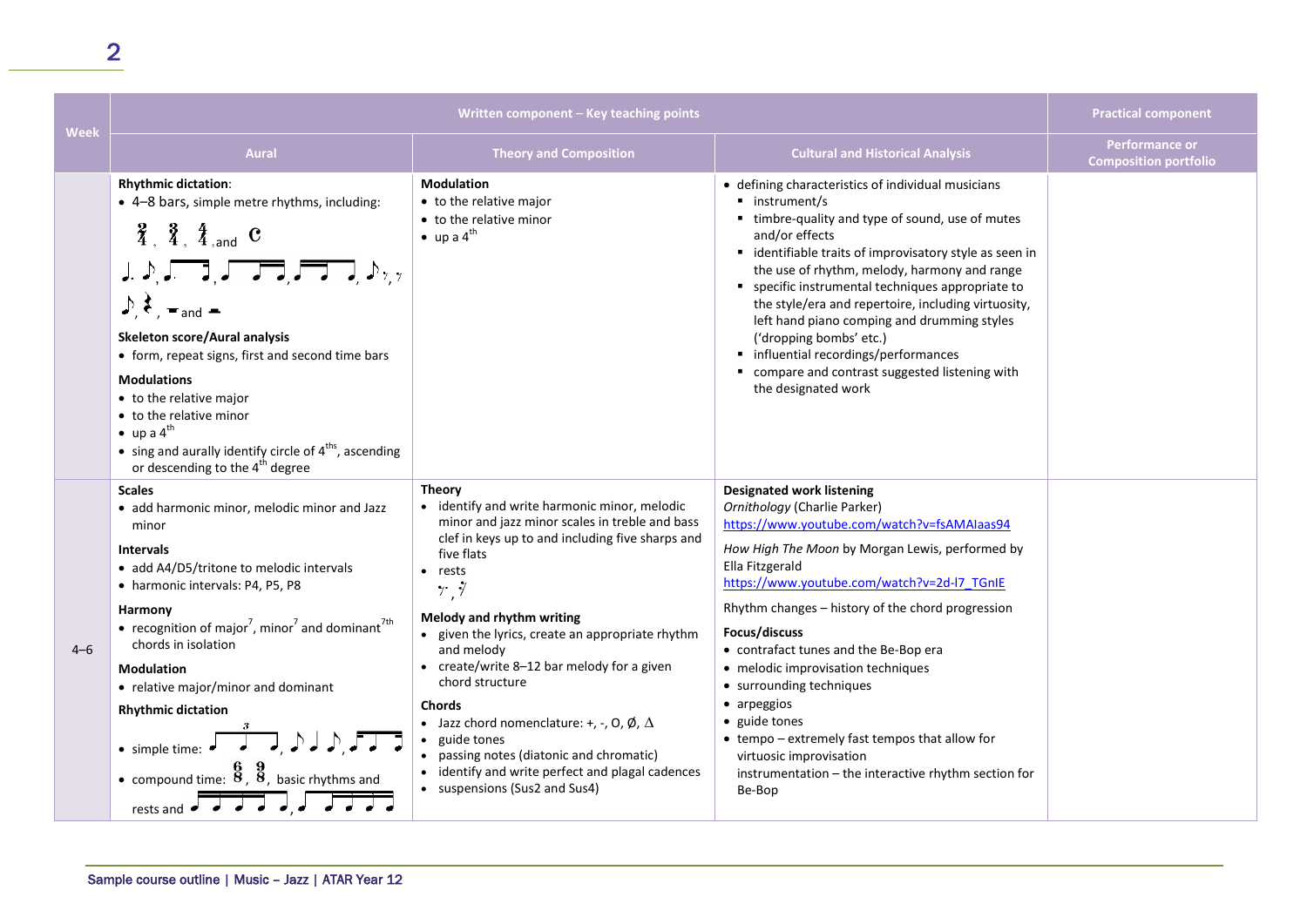| Week           |                                                                                                                                                                                                                                                                                                                                                                                                                                                                                                                                                                                                                                                                                                                                                                             | Written component - Key teaching points                                                                                                                                                                                                                                                                                                                                                                                                                                                                                                                                                                                                                                                                                                                                                                                                                                                                                                                                                                 |                                                                                                                                                                                                                                                     | <b>Practical component</b>                                                                                                                               |
|----------------|-----------------------------------------------------------------------------------------------------------------------------------------------------------------------------------------------------------------------------------------------------------------------------------------------------------------------------------------------------------------------------------------------------------------------------------------------------------------------------------------------------------------------------------------------------------------------------------------------------------------------------------------------------------------------------------------------------------------------------------------------------------------------------|---------------------------------------------------------------------------------------------------------------------------------------------------------------------------------------------------------------------------------------------------------------------------------------------------------------------------------------------------------------------------------------------------------------------------------------------------------------------------------------------------------------------------------------------------------------------------------------------------------------------------------------------------------------------------------------------------------------------------------------------------------------------------------------------------------------------------------------------------------------------------------------------------------------------------------------------------------------------------------------------------------|-----------------------------------------------------------------------------------------------------------------------------------------------------------------------------------------------------------------------------------------------------|----------------------------------------------------------------------------------------------------------------------------------------------------------|
|                | <b>Aural</b>                                                                                                                                                                                                                                                                                                                                                                                                                                                                                                                                                                                                                                                                                                                                                                | <b>Theory and Composition</b>                                                                                                                                                                                                                                                                                                                                                                                                                                                                                                                                                                                                                                                                                                                                                                                                                                                                                                                                                                           | <b>Cultural and Historical Analysis</b>                                                                                                                                                                                                             | Performance or<br><b>Composition portfolio</b>                                                                                                           |
|                | <b>Melodic dictation</b><br>• 4-8 bars, treble and bass clef, some rhythm<br>provided, include chromatic passing notes<br><b>Chord progressions</b><br>• add minor chords<br>i, iv, V and $V^7$<br>Ami, Dmi, E and $E^7$<br>• perfect and plagal cadences<br><b>Discrepancies</b><br>• treble/bass clef, 4 bars<br>• four discrepancies in either pitch or rhythm<br>Aural analysis: recognition of music elements in<br>short extracts<br>• form/structure<br>• binary/AB, call/response, ternary/ABA,<br>popular song form/AABA, 12 bar blues<br>• song sections<br>■ verse, bridge, chorus, head/tag, turnaround,<br>intro, outro/coda, solo<br>• signs/symbols<br>· fine, coda, dal segno, D.C. al coda, D.S. al<br>coda, repeat signs, $1^{st}$ and $2^{nd}$ time bars | <b>Standard progressions</b><br>• key signatures up to five sharps and five flats<br>$-4-8$ bars<br>• Roman numerals and chord names where<br>appropriate<br>• major: $ii^7 - V^7 - I^{Ma7} (I^{Ma6}, I^{Ma6/9})$<br>• $iii^7 - vi^7 - ii^7 - V^7 - I^{Ma7}$<br>$(I^{Ma6}, I^{Ma6/9}),$ 'turnaround'<br>IV <sup>Ma7</sup> - V <sup>7</sup> - I <sup>Ma7</sup> (I <sup>Ma6</sup> , I <sup>Ma6</sup> )<br>• minor: $ii^{7(b)} - V^{7(b)} - i^6$<br>• circle of fourths chord progression<br>• variation and expansion of the major 12 bar<br>blues progression (chords per bar shown in C)<br>$C^7$ , $C^7$ , $C^7$ , $C^7$ , $F^7$ , $F^7$ , $C^7$ , $C^7$ , $G^7$ , $F^7$ , $C^7$ , $C^7$<br>• $C^7$ , $F^7$ , $C^7$ , $C^7$ , $F^7$ , $F^7$ , $C^7$ , $A^7$ , $Dmi^7$ , $G^7$ , $C^7$ , $(G^7)$<br><b>Accompaniment writing</b><br>• harmonise given melodies and write<br>accompaniments for keyboard, electric or<br>double bass<br>• create appropriate guide tones to a given<br>chord progression |                                                                                                                                                                                                                                                     |                                                                                                                                                          |
|                | Task 1: Aural test (6%)                                                                                                                                                                                                                                                                                                                                                                                                                                                                                                                                                                                                                                                                                                                                                     | Task 2: Theory test (3%)                                                                                                                                                                                                                                                                                                                                                                                                                                                                                                                                                                                                                                                                                                                                                                                                                                                                                                                                                                                | Complete analysis of first designated work.                                                                                                                                                                                                         |                                                                                                                                                          |
| $\overline{7}$ |                                                                                                                                                                                                                                                                                                                                                                                                                                                                                                                                                                                                                                                                                                                                                                             | (Distribute Task 4: Melody and accompaniment<br>writing (4%) due in Week 12)                                                                                                                                                                                                                                                                                                                                                                                                                                                                                                                                                                                                                                                                                                                                                                                                                                                                                                                            | Comparative visual and aural analysis tasks.                                                                                                                                                                                                        |                                                                                                                                                          |
| $8 - 10$       | <b>Sight singing</b><br>• call and response in scales and modes studied<br>• guide tone lines<br>Scales/modes<br>• add dorian and mixolydian<br>• major and minor Be-Bop scale (extension<br>activity, using designated and related works)                                                                                                                                                                                                                                                                                                                                                                                                                                                                                                                                  | <b>Theory</b><br>• identify and write ionian, aeolian, dorian and<br>mixolydian modes and Be-Bop scale<br>• rhythmic tasks; regrouping, regular and<br>irregular subdivisions, rhythmic scansion of<br>given text<br>• use of Jazz specific terminology 'substitutions',<br>'turnarounds' and 'rhythm changes'                                                                                                                                                                                                                                                                                                                                                                                                                                                                                                                                                                                                                                                                                          | Task 3: Unseen analysis (4%) Week 9<br><b>Supportive listening</b><br>A Night In Tunisia (Charlie Parker - Dial) and Oleo<br>(Sonny Rollins, 1954)<br>http://www.youtube.com/watch?v=MgZVT2m0ziY&fea<br>ture=artistob&playnext=1&list=TLfaPlS7AmTUc | Task 1: Performance - Prepared<br>repertoire (4%) Week 8<br><b>OR</b><br>Task 1: Composition portfolio -<br><b>Composition assessment (8%)</b><br>Week 8 |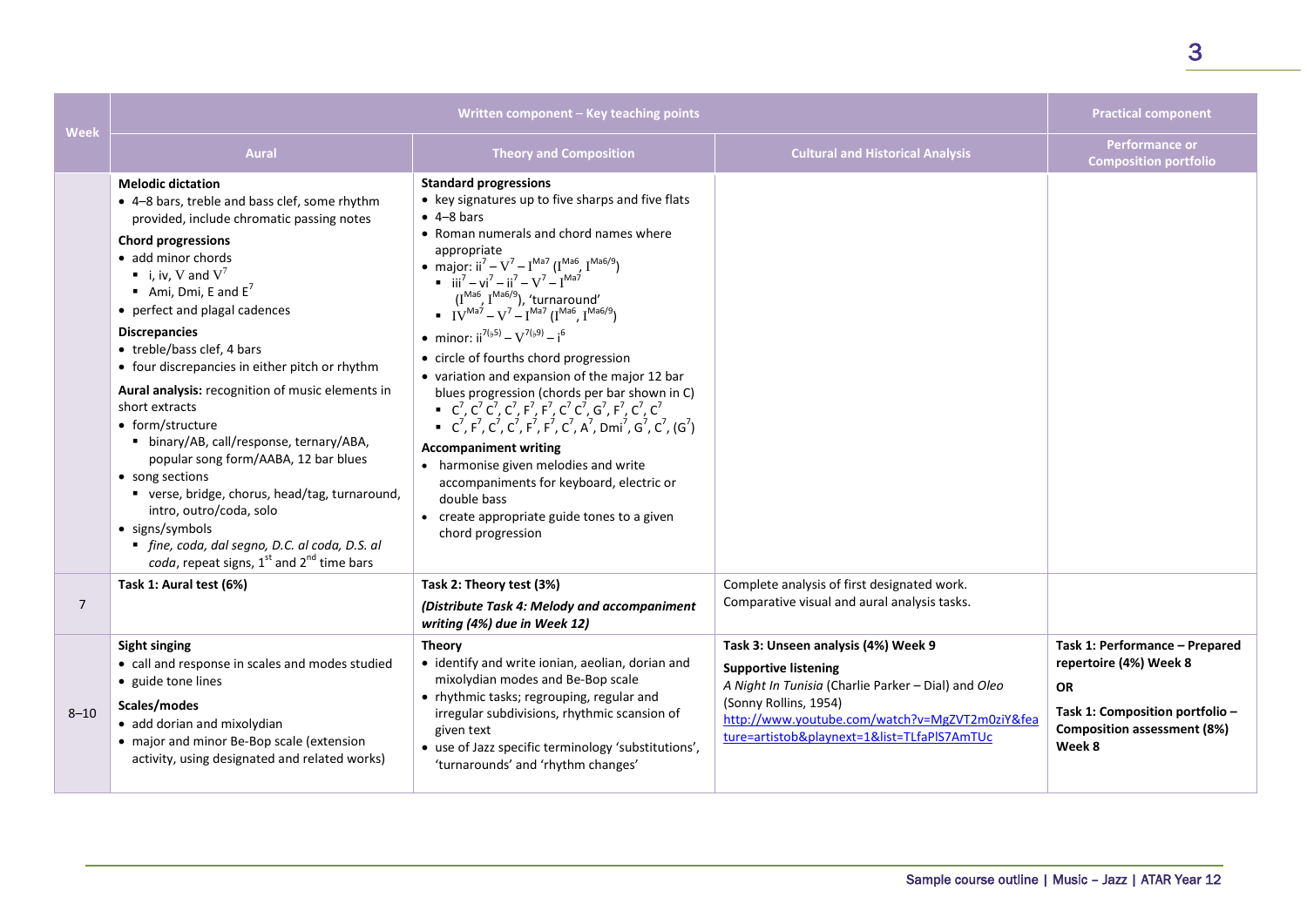| Week     | Written component - Key teaching points                                                                                                                                                                                                                                                                                                                                                                                                                                                                                                                                                                                                                                                                                                                                                                                                                                                                                                                                                                                                                                                                                                                                                                                    |                                                                                                                                                                                                                                                                                                                                                                                                                                                                                                                                                                                                                                                                                                                                                                                                                                                                                                                                                                                                                                                                                                                                                                                                                                                                                                                                                                                                                                                                                                               |                                                                                                                                                                                                                                                                                                                                                                                                                                                                                                                                                                                                                                                                                                                                                     | <b>Practical component</b>                                              |
|----------|----------------------------------------------------------------------------------------------------------------------------------------------------------------------------------------------------------------------------------------------------------------------------------------------------------------------------------------------------------------------------------------------------------------------------------------------------------------------------------------------------------------------------------------------------------------------------------------------------------------------------------------------------------------------------------------------------------------------------------------------------------------------------------------------------------------------------------------------------------------------------------------------------------------------------------------------------------------------------------------------------------------------------------------------------------------------------------------------------------------------------------------------------------------------------------------------------------------------------|---------------------------------------------------------------------------------------------------------------------------------------------------------------------------------------------------------------------------------------------------------------------------------------------------------------------------------------------------------------------------------------------------------------------------------------------------------------------------------------------------------------------------------------------------------------------------------------------------------------------------------------------------------------------------------------------------------------------------------------------------------------------------------------------------------------------------------------------------------------------------------------------------------------------------------------------------------------------------------------------------------------------------------------------------------------------------------------------------------------------------------------------------------------------------------------------------------------------------------------------------------------------------------------------------------------------------------------------------------------------------------------------------------------------------------------------------------------------------------------------------------------|-----------------------------------------------------------------------------------------------------------------------------------------------------------------------------------------------------------------------------------------------------------------------------------------------------------------------------------------------------------------------------------------------------------------------------------------------------------------------------------------------------------------------------------------------------------------------------------------------------------------------------------------------------------------------------------------------------------------------------------------------------|-------------------------------------------------------------------------|
|          | <b>Aural</b>                                                                                                                                                                                                                                                                                                                                                                                                                                                                                                                                                                                                                                                                                                                                                                                                                                                                                                                                                                                                                                                                                                                                                                                                               | <b>Theory and Composition</b>                                                                                                                                                                                                                                                                                                                                                                                                                                                                                                                                                                                                                                                                                                                                                                                                                                                                                                                                                                                                                                                                                                                                                                                                                                                                                                                                                                                                                                                                                 | <b>Cultural and Historical Analysis</b>                                                                                                                                                                                                                                                                                                                                                                                                                                                                                                                                                                                                                                                                                                             | <b>Performance or</b><br><b>Composition portfolio</b>                   |
| $8 - 10$ | <b>Intervals</b><br>• all melodic intervals in isolation or as part of a<br>melodic excerpt, add 9 <sup>th</sup><br>• add m2, M2, m3, M3, to harmonic intervals<br><b>Chord progressions</b><br>$\bullet$ major: add iii, Ib, $I^{Ma7}$ , IV $^{Ma7}$<br>• minor: add VI<br>• standard progressions<br>$\mathbf{I} = i \mathbf{i}^7 - \mathbf{V}^7 - \mathbf{I}^{Ma7}$<br>• add interrupted cadences in major and minor<br>keys<br>• circle of fourths<br><b>Rhythmic dictation</b><br>• 8 bars, simple time:<br>add $\overline{7}$ $\overline{7}$ , $\overline{7}$ $\overline{7}$ $\overline{7}$ , $\overline{7}$<br>• compound time: $\frac{6}{8}$ , $\frac{9}{8}$ add:<br>▔▖▗▏▖▕▏▗▏▖▎<br><b>Melodic dictation</b><br>• 8 bars, treble and bass clef, up to two sharps<br>and two flats, based on scales covered<br>• include chromatic passing notes, flat $7th$ and<br>natural 7 <sup>th</sup> as per Be-Bop scale<br><b>Discrepancies</b><br>• treble/bass clef<br>• four discrepancies in either pitch or rhythm<br><b>Modulation</b><br>• up one tone and down one tone<br><b>Aural analysis</b><br>• recognition of music elements, form,<br>compositional devices, instrumentation and<br>instrumental techniques | Chords and chord progressions<br>• rhythm changes<br>• Jazz chord nomenclature: +, -, O, Ø, $\Delta$<br>• primary, secondary triads in root and first<br>inversion: I, $I^7$ , ii, ii <sup>7</sup> , iii, iii <sup>7</sup> , IV, IV <sup>Ma7</sup> , V, V <sup>7</sup> , vi<br>and $vi^7$<br>• Standard progressions<br>Roman numerals and chord names where<br>appropriate<br>o major: $iii^7 - VI^7 - ii^7 - V^7 - I^{Ma6} (I^{Ma7},$<br>$I^{Ma6/9}$<br>o $\mathbf{iii}^7 - \mathbf{b} \mathbf{III}^7 - \mathbf{ii}^7 - \mathbf{V}^7 - \mathbf{I}^{\text{Ma6}} (\mathbf{I}^{\text{Ma7}}, \mathbf{I}^{\text{Ma6/9}})$<br>o minor: $ii^{7(b,5)} - V^{7(b,9)} - i^6$<br>• construction of substitution chords as follows:<br>$\blacksquare$ $\blacksquare$ $\blacksquare$ $\blacksquare$ $\blacksquare$<br>$\blacksquare$ ii <sup>7(<math>b</math>5)</sup> – V <sup>7</sup> – i<br>$\blacksquare$ $\blacksquare$ $\blacksquare$ $\blacksquare$ $\blacksquare$ $\blacksquare$ $\blacksquare$<br><b>Melody writing</b><br>• create an appropriate rhythm pattern and<br>melody to given lyrics<br>• write an 8-12 bar guide tone melody to a given<br>chord progression<br>Lead sheet, accompaniment writing and<br>arranging<br>• lead sheet writing using Jazz conventions and<br>nomenclature<br>• 1-2 bar patterns for drum notation<br>incorporating the full kit and various auxiliary<br>percussion instruments<br>• realise a lead sheet for a full rhythm section<br>(piano, bass, drum kit and guitar) | • analyse and discuss the harmonic structure of<br>A Night in Tunisia<br>http://www.bing.com/videos/search?q=Night+in+Tu<br>nisia&qpvt=Night+in+Tunisia&FORM=VDRE#<br>Latin music and its influence on Be-Bop - the role of<br>the drums/percussion<br>Discuss and analyse the rhythmic characteristics<br>evident in the melody Oleo by Sonny Rollins<br>Compare and contrast Anthropology and Oleo<br><b>Musical characteristics</b><br>• improvisation<br>• chord extensions past the $7th$<br>• syncopated rhythms<br>• chordal additions and substitutions in harmony<br>• adaptation and development of form and structure<br><b>Designated work listening</b><br>Epistrophy (Thelonious Monk)<br>https://www.youtube.com/watch?v=dZ9El7k4mNo | Task 2: Performance - Sight<br>reading or Improvisation (5%)<br>Week 10 |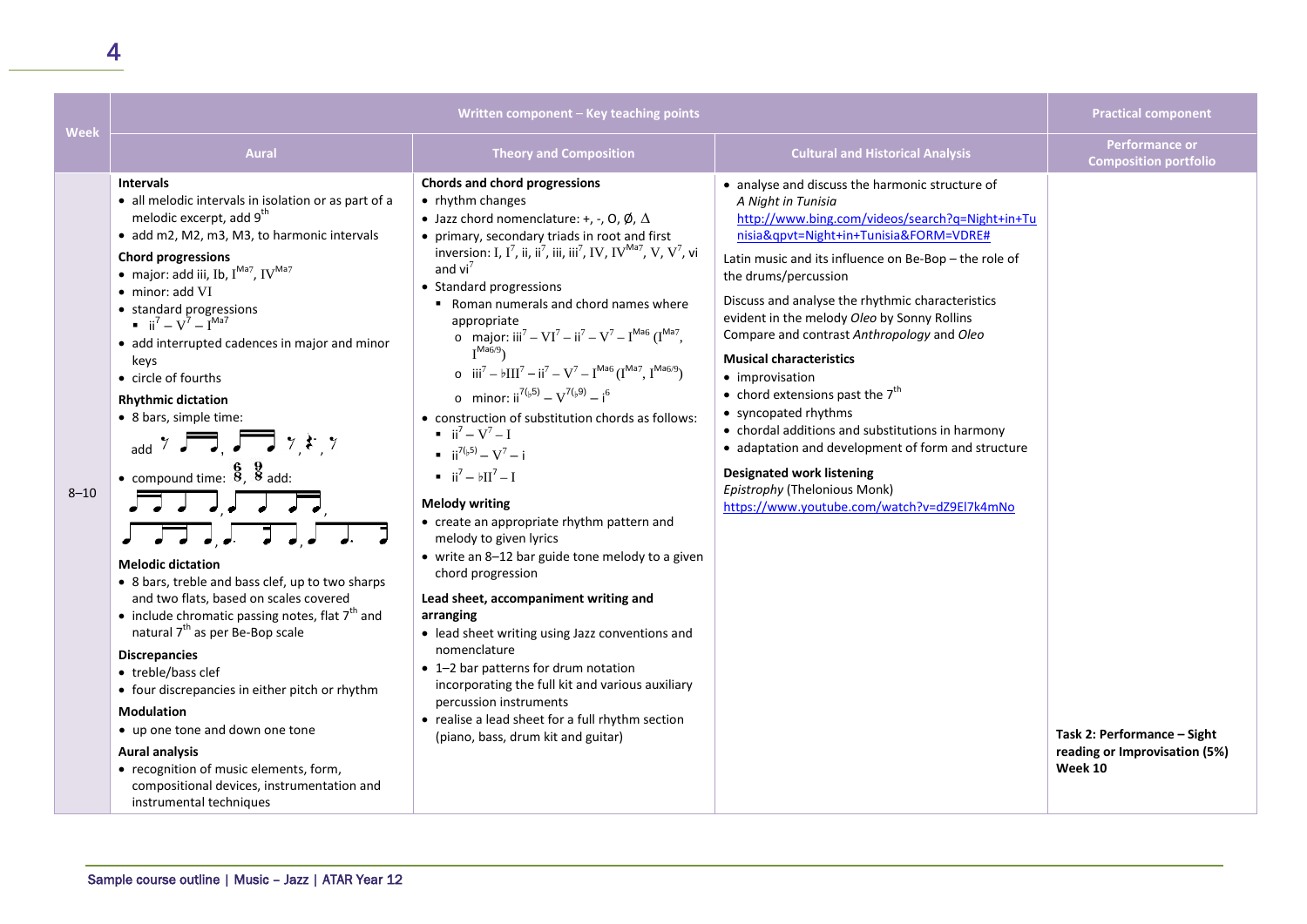| Week      |                                                                                                                                                                                                                                                                                                                                                                                                                                                                                                                                                                                                                                                                                                                                                                                                                                                                                                                                                                                                                                                                                            | Written component - Key teaching points                                                                                                                                                                                                                                                                                                                                                                                                                                                                                                                                                                                                                                                                                                                                                                                                                                                                                                                                                                                                                                                                                                                                                                                                                                                                                                         |                                                                                                                                                                                                                                                                                                                                                                                                                                                                                                                                                                                                                                                                                                                        | <b>Practical component</b>                                                                                                                                              |
|-----------|--------------------------------------------------------------------------------------------------------------------------------------------------------------------------------------------------------------------------------------------------------------------------------------------------------------------------------------------------------------------------------------------------------------------------------------------------------------------------------------------------------------------------------------------------------------------------------------------------------------------------------------------------------------------------------------------------------------------------------------------------------------------------------------------------------------------------------------------------------------------------------------------------------------------------------------------------------------------------------------------------------------------------------------------------------------------------------------------|-------------------------------------------------------------------------------------------------------------------------------------------------------------------------------------------------------------------------------------------------------------------------------------------------------------------------------------------------------------------------------------------------------------------------------------------------------------------------------------------------------------------------------------------------------------------------------------------------------------------------------------------------------------------------------------------------------------------------------------------------------------------------------------------------------------------------------------------------------------------------------------------------------------------------------------------------------------------------------------------------------------------------------------------------------------------------------------------------------------------------------------------------------------------------------------------------------------------------------------------------------------------------------------------------------------------------------------------------|------------------------------------------------------------------------------------------------------------------------------------------------------------------------------------------------------------------------------------------------------------------------------------------------------------------------------------------------------------------------------------------------------------------------------------------------------------------------------------------------------------------------------------------------------------------------------------------------------------------------------------------------------------------------------------------------------------------------|-------------------------------------------------------------------------------------------------------------------------------------------------------------------------|
|           | <b>Aural</b>                                                                                                                                                                                                                                                                                                                                                                                                                                                                                                                                                                                                                                                                                                                                                                                                                                                                                                                                                                                                                                                                               | <b>Theory and Composition</b>                                                                                                                                                                                                                                                                                                                                                                                                                                                                                                                                                                                                                                                                                                                                                                                                                                                                                                                                                                                                                                                                                                                                                                                                                                                                                                                   | <b>Cultural and Historical Analysis</b>                                                                                                                                                                                                                                                                                                                                                                                                                                                                                                                                                                                                                                                                                | <b>Performance or</b><br><b>Composition portfolio</b>                                                                                                                   |
| $11 - 13$ | Task 5: Aural analysis test (6%) Week 12<br><b>Scales</b><br>• add chromatic scale<br><b>Intervals</b><br>• all melodic intervals in isolation or as part of a<br>melodic excerpt<br>• add m6, M6, m7, M7 to harmonic intervals<br><b>Chord progressions</b><br>• major: add ii <sup>7</sup> , iii <sup>7</sup> , vi <sup>7</sup> and VI<br>• standard progressions<br>$IV^{Ma7} - V^7 - I^{Ma7}$<br>$\bullet$ iii <sup>7</sup> – vi <sup>7</sup> – ii <sup>7</sup> – V <sup>7</sup> – I <sup>Ma7</sup><br>• passing notes<br>· add imperfect cadences<br><b>Modulation</b><br>• up a $4^{\text{th}}$ (subdominant), up a $5^{\text{th}}$ (dominant)<br><b>Rhythmic dictation</b><br>• compound: $\frac{6}{8}$ , $\frac{9}{8}$<br>$J = J \gamma \gamma J = J \star J = J \star$<br><b>Melodic dictation</b><br>• chromatic passing notes, combination of<br>melodic and harmonic dictations<br><b>Discrepancies</b><br>• treble/bass clef, 4-8 bars,<br>• four discrepancies in both pitch and rhythm<br><b>Skeleton score</b><br>• compositional devices, dictations, chords,<br>cadences | Task 4: Melody and accompaniment writing (4%)<br>Week 12<br><b>Theory</b><br>• identify and write chromatic scales, discussing<br>double sharps, double flats and enharmonic<br>equivalents<br>• rhythm tasks, including; double time, half time,<br>augmentation, diminution, hemiola,<br>anticipation and syncopation.<br>• identification and writing of perfect, plagal,<br>interrupted and imperfect cadences in piano<br>and vocal style in major and minor keys<br>• recognise modulations to the relative major<br>and minor, dominant, subdominant up a tone<br>and down a tone in a range of examples<br>Chords and chord progressions<br>• continue analysis and harmonisation tasks<br>• variation and expansion of the standard Be-Bop<br>forms of Blues, AABA, contrafaction<br>• rhythm changes chord progression<br>• circle of fourths chord progression<br>• altered chords<br>• guide tones<br>• passing notes and suspensions<br>• tritone substitution and application<br>Melody and rhythm writing<br>• compose an 8-12 bar Be-Bop melody using a<br>contrafacted chord progression<br>piece is to contain standard Be-Bop<br>techniques such as surround technique,<br>tonic avoidance, motivic variation etc.<br>notation-based and in lead sheet style<br>• style specific parts for all rhythm section<br>instruments | Task 6: Cultural and historical analysis (6%)<br>Week 13<br>Continue review and analysis of the designated works.<br>Review the key characteristics of Be-Bop from the<br>following perspective:<br>$\bullet$ melody<br>$\bullet$ harmony<br>$\bullet$ rhythm<br>$\bullet$ form<br>• socio-economic factors<br>• rebellion of Be-Bop players<br>• move from dance music to listening music<br><b>Supportive listening</b><br>1. Round Midnight (Thelonious Monk)<br>https://www.youtube.com/watch?v=-yg7aZpIXRI<br>2. Anthropology (Charlie Parker/Dizzy<br>Gillespie) https://www.youtube.com/watch?v=AMul<br>tUv9xZc<br>3. Groovin' High (Dizzy<br>Gillespie) https://www.youtube.com/watch?v=oslM<br><b>FOeFoLI</b> | Task 3: Performance - Recital<br>practice (6%) Week 13<br><b>OR</b><br>Task 2: Composition portfolio -<br><b>Presentation of selected</b><br>compositions (12%) Week 13 |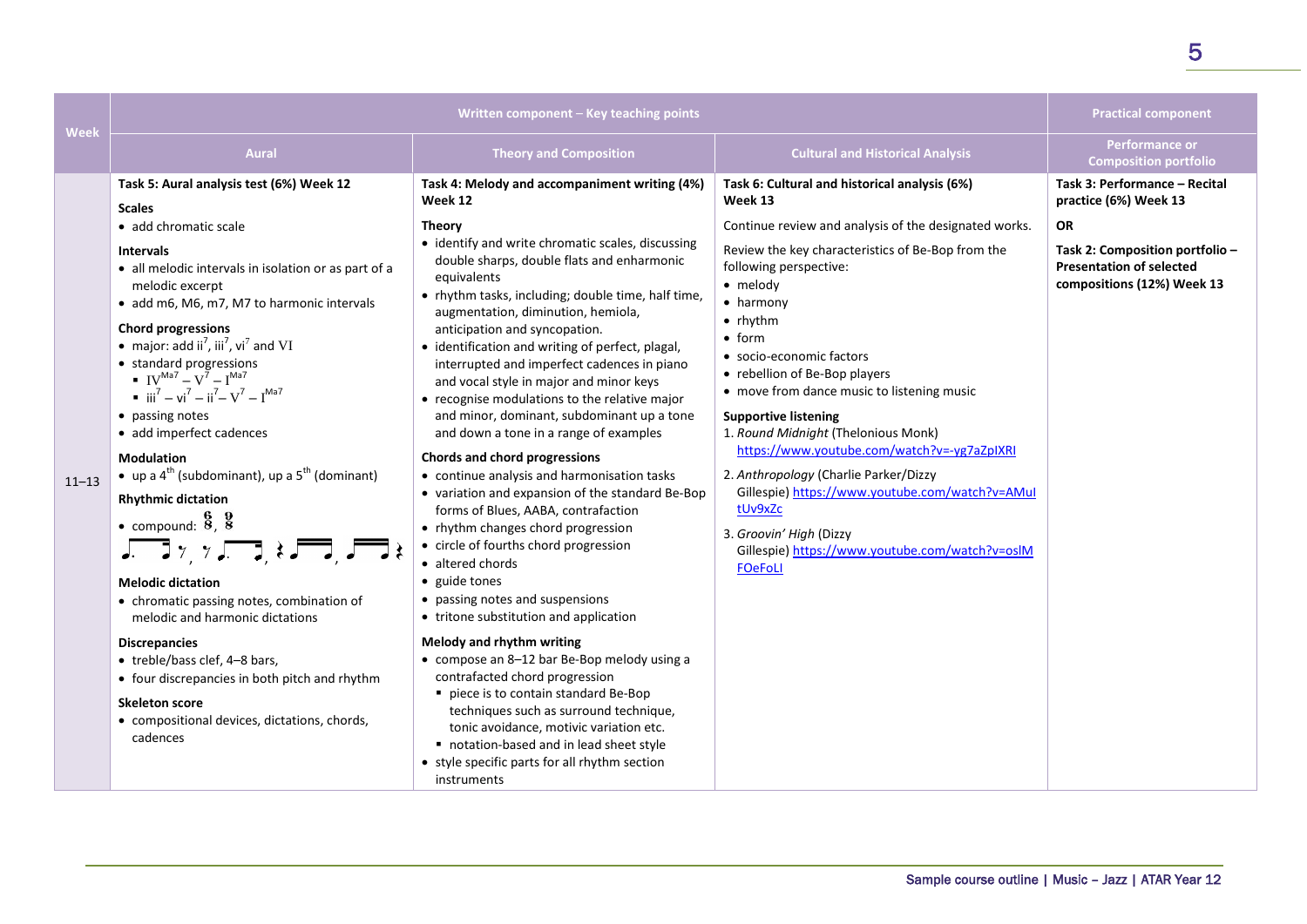| <b>Week</b> | Written component - Key teaching points                                                                                                                                                                                                                                                                                                                                                                                                                                                                                                                                                                                                                                                                                                                                |                                                                                                                                                                                                                                 |                                                                                                                                                                                                                                                                                                                                                                                                                                                                                                                                                                                                                                                                                                                                                                                                                                                                                                                                                                                                                      | <b>Practical component</b>                                                                                                                                                                                                                                |
|-------------|------------------------------------------------------------------------------------------------------------------------------------------------------------------------------------------------------------------------------------------------------------------------------------------------------------------------------------------------------------------------------------------------------------------------------------------------------------------------------------------------------------------------------------------------------------------------------------------------------------------------------------------------------------------------------------------------------------------------------------------------------------------------|---------------------------------------------------------------------------------------------------------------------------------------------------------------------------------------------------------------------------------|----------------------------------------------------------------------------------------------------------------------------------------------------------------------------------------------------------------------------------------------------------------------------------------------------------------------------------------------------------------------------------------------------------------------------------------------------------------------------------------------------------------------------------------------------------------------------------------------------------------------------------------------------------------------------------------------------------------------------------------------------------------------------------------------------------------------------------------------------------------------------------------------------------------------------------------------------------------------------------------------------------------------|-----------------------------------------------------------------------------------------------------------------------------------------------------------------------------------------------------------------------------------------------------------|
|             | <b>Aural</b>                                                                                                                                                                                                                                                                                                                                                                                                                                                                                                                                                                                                                                                                                                                                                           | <b>Theory and Composition</b>                                                                                                                                                                                                   | <b>Cultural and Historical Analysis</b>                                                                                                                                                                                                                                                                                                                                                                                                                                                                                                                                                                                                                                                                                                                                                                                                                                                                                                                                                                              | <b>Performance or</b><br><b>Composition portfolio</b>                                                                                                                                                                                                     |
| $14 - 15$   | <b>Revise all scales and intervals</b><br><b>Modulation</b><br>• relative major/relative minor and dominant<br>using a range of examples<br><b>Rhythmic dictation</b><br>• simple metres: 8 bars, including syncopation<br>and anacrusis<br>• compound metres: 8 bars, including anacrusis<br>• irregular metres for dictations, imitations,<br>call/responses and discrepancies<br>$\frac{5}{8}, \frac{7}{8}, \frac{5}{4}, \frac{7}{4}$<br><b>Melodic dictation</b><br>• 8 bars, include chromatic passing notes<br><b>Chord progressions</b><br>• continue with all chords, focusing on<br>inversions and minor blues progressions<br><b>Discrepancies</b><br>• treble/bass clef, 4-8 bars<br>• four discrepancies in both pitch and rhythm<br><b>Aural analysis</b> | Arranging<br>• arranging and transposing using B flat and E flat<br>instruments<br>• arranging from a given lead sheet and/or piano<br>score for a specified ensemble, 4-8 bars<br><b>Revision of Semester 1 work for exams</b> | Revision of Semester 1: the development of<br>Be-Bop using familiar and unfamiliar excerpts,<br>focusing on the designated works.<br>What comes next? Bridging between the Be-Bop era<br>and the Hard Bop Era<br>• introduce Cool School Jazz, discussing key stylistic<br>and musical characteristics, composers and<br>performers and listen to representative works<br>• compare Cool School with Be-Bop and Hard Bop,<br>noting similarities and differences, and investigate<br>West Coast and East Coast styles<br>• discuss the orchestration, characteristics of the<br>ensemble formats and improvisation techniques<br>used<br>· discuss the simultaneous presence of numerous Jazz<br>styles being performed in the 1950s by different Jazz<br>artists (Hard Bop, Cool School, Be-Bop, Big Band and<br>Swing) and identify the main characteristics of each<br>through comparative listening tasks<br><b>West Coast Cool</b><br>1. Boplicity (Miles Davis)<br>https://www.youtube.com/watch?v=KTVvz6YwQw0 | Task 4: Performance -<br>Instrumental teacher report (3%)<br>Week 14<br>Task 5: Performance -<br>Performance examination (30%)<br>Week 15<br><b>OR</b><br>Task 3: Composition portfolio -<br>partial submission of composition<br>portfolio (30%) Week 15 |
|             | • recognition of music elements, form,<br>compositional devices, instrumentation,<br>instrumental techniques and special effects                                                                                                                                                                                                                                                                                                                                                                                                                                                                                                                                                                                                                                       |                                                                                                                                                                                                                                 | 2. Round Midnight (Art Pepper plus 11)<br>https://www.youtube.com/watch?v=Rsky6BNWxAk<br>3. Blues for Pablo (Miles Davis and Gil Evans)<br>https://www.youtube.com/watch?v=FoU1drxfdYM                                                                                                                                                                                                                                                                                                                                                                                                                                                                                                                                                                                                                                                                                                                                                                                                                               |                                                                                                                                                                                                                                                           |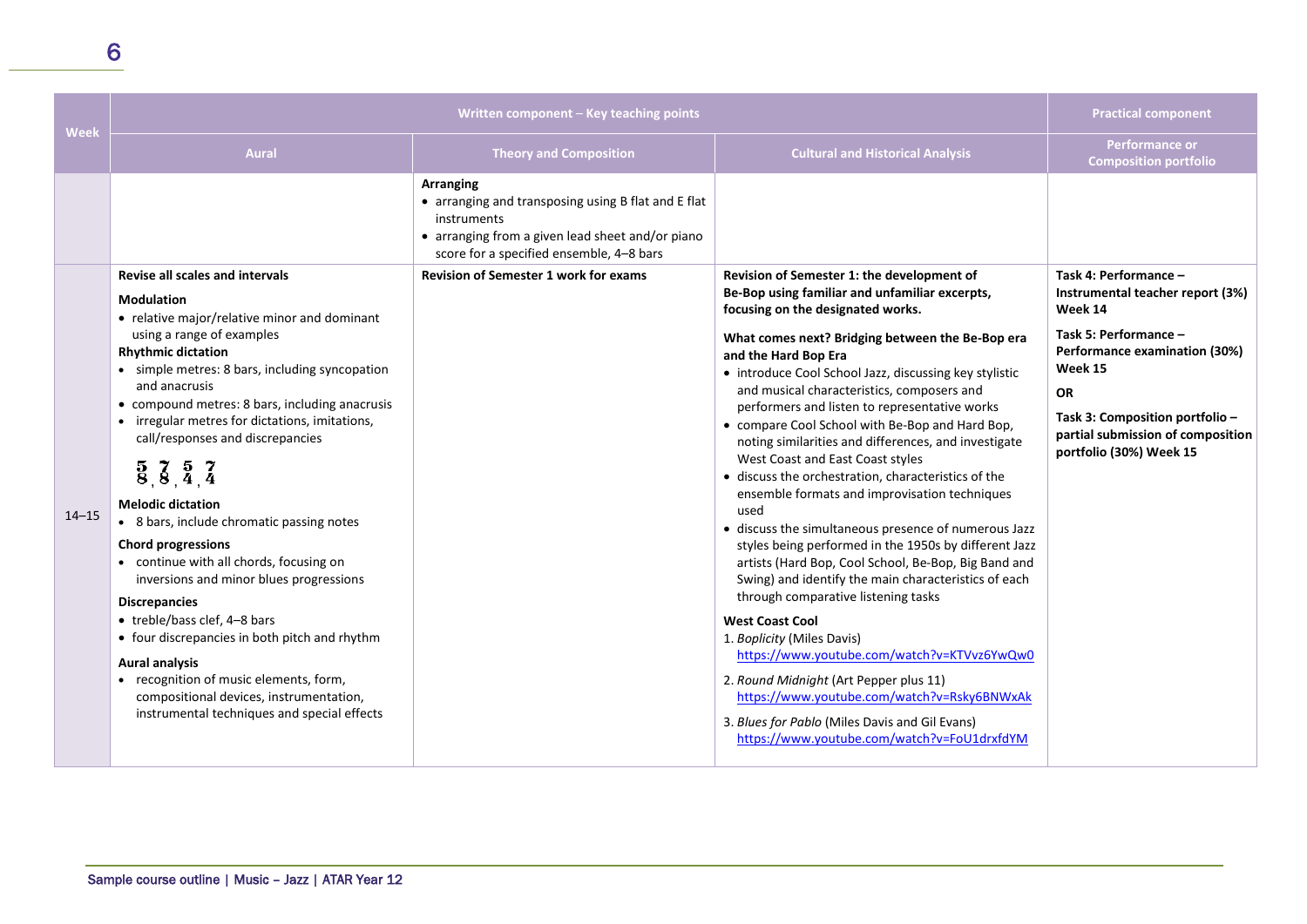| <b>Week</b>  | Written component - Key teaching points      |                               |                                                                                                                                                                                                                                                                                                                                                                                                                                                                                | <b>Practical component</b>                            |
|--------------|----------------------------------------------|-------------------------------|--------------------------------------------------------------------------------------------------------------------------------------------------------------------------------------------------------------------------------------------------------------------------------------------------------------------------------------------------------------------------------------------------------------------------------------------------------------------------------|-------------------------------------------------------|
|              | <b>Aural</b>                                 | <b>Theory and Composition</b> | <b>Cultural and Historical Analysis</b>                                                                                                                                                                                                                                                                                                                                                                                                                                        | <b>Performance or</b><br><b>Composition portfolio</b> |
|              |                                              |                               | <b>East Coast Cool</b><br>1. Bernie's Tune (Gerry Mulligan)<br>https://www.youtube.com/watch?v=RmZSrY6CAX8<br>2. Take Five (Dave Brubeck)<br>https://www.youtube.com/watch?v=PHdU5sHigYQ<br>3. You Don't Know What Love Is (Chet Baker)<br>https://www.youtube.com/watch?v=h-mxK5Vwid0<br><b>From Cool to Modal</b><br>1. So What (Miles Davis)<br>https://www.youtube.com/watch?v=zqNTltOGh5c<br>2. Blue Train (John Coltrane)<br>https://www.youtube.com/watch?v=S1GrP6thz-k |                                                       |
| Exam<br>week | Task 4: Semester 1 written examination (20%) |                               |                                                                                                                                                                                                                                                                                                                                                                                                                                                                                |                                                       |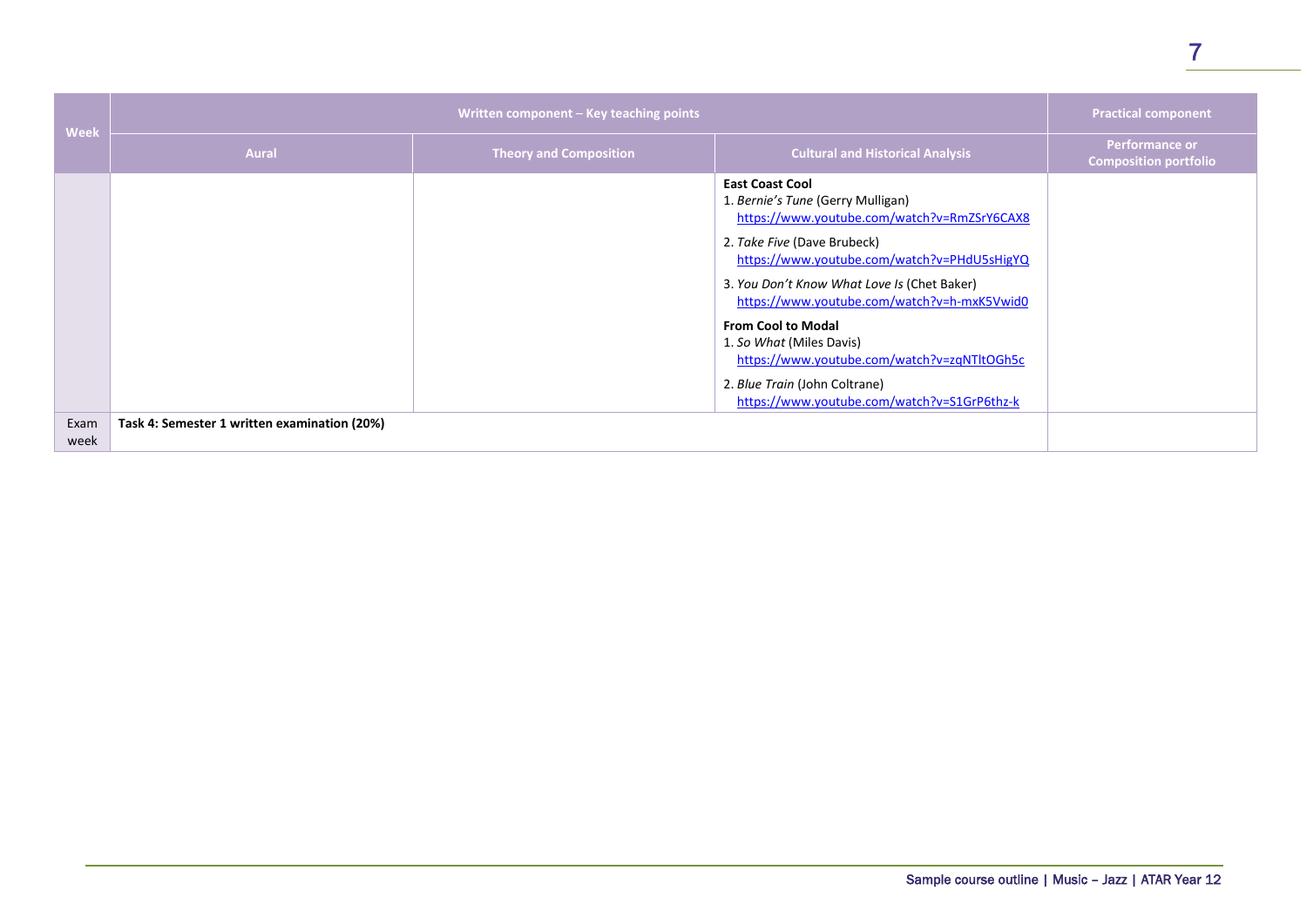### Unit 4 – Jazz – Hard Bop/Cool School

| Week    |                                                                                                                                                                                                                                                                                                                                                                                                                                                                                                                                                                                                                                                                                                                                                                                                                                                                                                                                                                                                                                                                                                                             | Written component - Key teaching points                                                                                                                                                                                                                                                                                                                                                                                                                                                                                                                                                                                                                                                                                                                                                                                                                                                  |                                                                                                                                                                                                                                                                                                                                                                                                                                                                                                                                                                                                                                                                                                                                                                                                                                                                                                                           | <b>Practical component</b>                                                                                                                        |
|---------|-----------------------------------------------------------------------------------------------------------------------------------------------------------------------------------------------------------------------------------------------------------------------------------------------------------------------------------------------------------------------------------------------------------------------------------------------------------------------------------------------------------------------------------------------------------------------------------------------------------------------------------------------------------------------------------------------------------------------------------------------------------------------------------------------------------------------------------------------------------------------------------------------------------------------------------------------------------------------------------------------------------------------------------------------------------------------------------------------------------------------------|------------------------------------------------------------------------------------------------------------------------------------------------------------------------------------------------------------------------------------------------------------------------------------------------------------------------------------------------------------------------------------------------------------------------------------------------------------------------------------------------------------------------------------------------------------------------------------------------------------------------------------------------------------------------------------------------------------------------------------------------------------------------------------------------------------------------------------------------------------------------------------------|---------------------------------------------------------------------------------------------------------------------------------------------------------------------------------------------------------------------------------------------------------------------------------------------------------------------------------------------------------------------------------------------------------------------------------------------------------------------------------------------------------------------------------------------------------------------------------------------------------------------------------------------------------------------------------------------------------------------------------------------------------------------------------------------------------------------------------------------------------------------------------------------------------------------------|---------------------------------------------------------------------------------------------------------------------------------------------------|
|         | <b>Aural</b>                                                                                                                                                                                                                                                                                                                                                                                                                                                                                                                                                                                                                                                                                                                                                                                                                                                                                                                                                                                                                                                                                                                | <b>Theory and Composition</b>                                                                                                                                                                                                                                                                                                                                                                                                                                                                                                                                                                                                                                                                                                                                                                                                                                                            | <b>Cultural and Historical Analysis</b>                                                                                                                                                                                                                                                                                                                                                                                                                                                                                                                                                                                                                                                                                                                                                                                                                                                                                   | <b>Performance or</b><br><b>Composition portfolio</b>                                                                                             |
| $1 - 3$ | Use suggested works and supportive material for<br>integrated aural/composition tasks based on the<br>genres studied.<br><b>Sight singing</b><br>• to be continued consistently throughout the<br>semester. Examples to be based on scales,<br>modes and intervals stipulated<br><b>Intervals</b><br>• sing and aurally identify all melodic intervals<br>ascending and descending, including A4/D5<br>within the range of an octave, in isolation or as<br>part of a melodic excerpt<br><b>Scales</b><br>· major pentatonic, minor pentatonic, major,<br>natural minor, harmonic minor and blues<br>• ionian and aeolian modes<br><b>Melodic dictation</b><br>• 8 bars, treble and bass clef, starting note and<br>some rhythm provided<br>• key signatures up to three sharps and flats,<br>based on scales stipulated<br><b>Pitch discrepancies</b><br>• pitch (including key signature and tonality)<br>• at least four pitch discrepancies in a short<br>musical example<br><b>Rhythmic discrepancies</b><br>• rhythm (including time signature)<br>at least four rhythmic discrepancies in a short<br>musical example | <b>Theory</b><br>• identify and write all intervals and scales<br>covered in isolation or as part of an excerpt<br>• key signatures up to and including<br>six sharps and six flats<br>• rhythmic exercises: irregular time signatures,<br>groupings and subdivisions, rhythmic<br>regrouping, word setting, including:<br>$\frac{2}{2}$ , $\frac{3}{2}$ , $\mathbb{C}$ and $\gamma$ .<br>Harmonisation<br>• analyse chord progressions and standard<br>progressions in score excerpts from works<br>studied in Hard Bop/Cool School style<br>• harmonise given melodies at phrase endings<br>using four part cadences<br>• harmonise given melodies<br>Transposition<br>• transposition and arrangement tasks<br>• clef to clef (treble and bass)<br>• B flat and E flat instruments<br><b>Melody writing</b><br>• Create an appropriate 8-12 bar rhythm and<br>melody for given lyrics | Include visual and aural analysis tasks and<br>comparative analysis with unfamiliar works to<br>reinforce teaching of music styles and associated<br>characteristics<br>• discuss the simultaneous presence of numerous<br>Jazz styles being performed in the 1950s by<br>different Jazz artists (Hard Bop, Cool School,<br>Be-Bop, Big Band and Swing) and identify the main<br>characteristics of each through comparative<br>listening tasks<br>Designated Work 1 and 2 listening<br>• Subconcious-Lee (Lee Konitz)<br>https://www.youtube.com/watch?v=QQMSPEi6WPc<br>• Moanin' (Art Blakey and the Jazz Messengers)<br>https://www.youtube.com/watch?v=ynZDm50EgBY<br>• analysis of suggested listening from the<br>perspective of harmonic structure, form and<br>melody<br><b>Supportive listening</b><br>• Caravan (Art Blakey and the Jazz Messengers,<br>1963)<br>• Worksong (Nat and Cannonball Adderley, 1960) | Outline assessment requirements<br>for the semester in consultation<br>with instrumental teachers<br>and/or composition portfolio<br>supervisors. |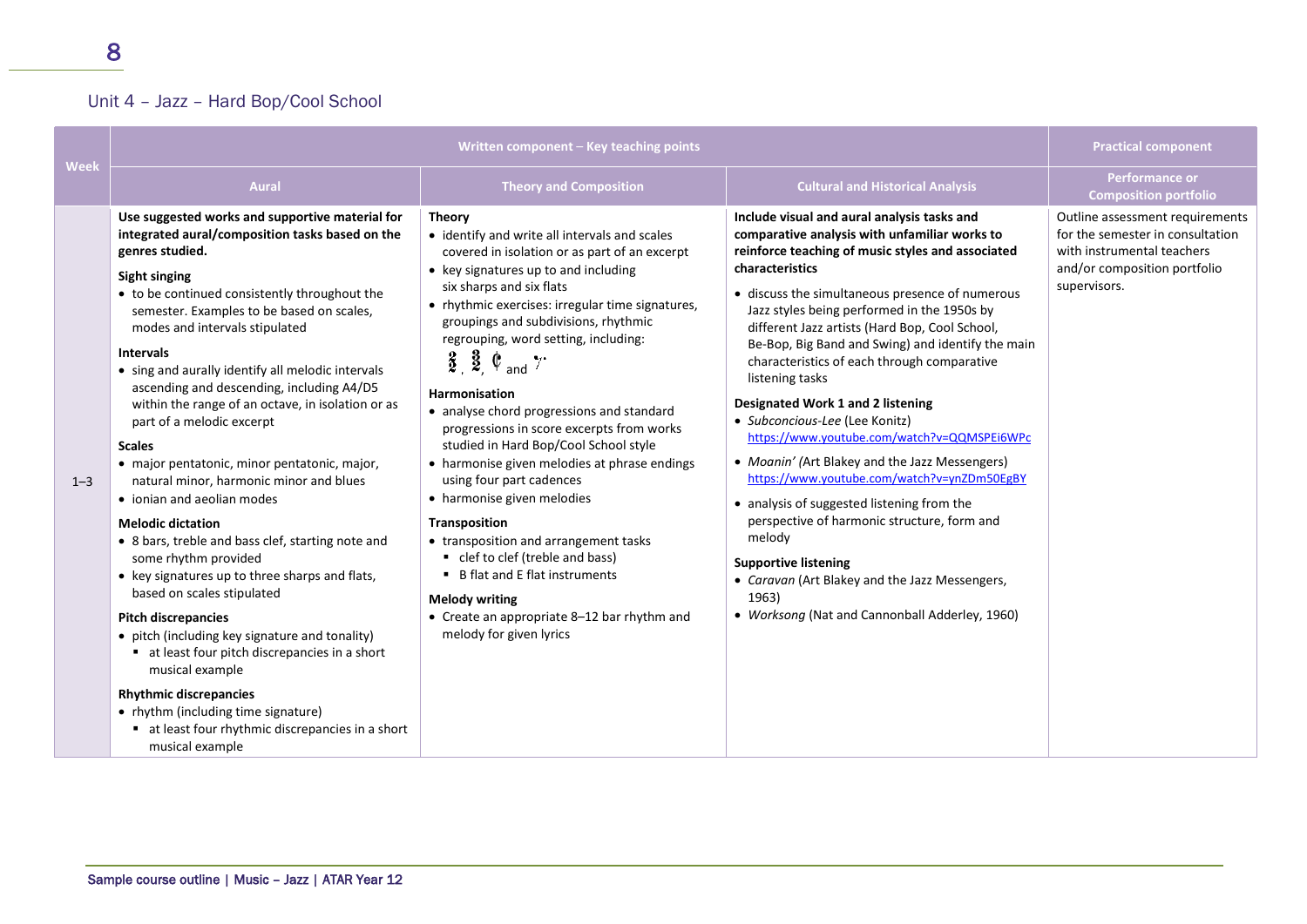|         | Written component - Key teaching points                                                                                                                                                                                                                                                                                                                                                                                                                                                                                                                                                                                                                                                                                                                                                                            |                                                                                                                                                                                                                                                                                                                                                                                                                                                                                                                                                                  | <b>Practical component</b>                                                                                                                                                                                                                                                                                                                                                                                                                                                                                                                                                                                                                                                           |                                                       |
|---------|--------------------------------------------------------------------------------------------------------------------------------------------------------------------------------------------------------------------------------------------------------------------------------------------------------------------------------------------------------------------------------------------------------------------------------------------------------------------------------------------------------------------------------------------------------------------------------------------------------------------------------------------------------------------------------------------------------------------------------------------------------------------------------------------------------------------|------------------------------------------------------------------------------------------------------------------------------------------------------------------------------------------------------------------------------------------------------------------------------------------------------------------------------------------------------------------------------------------------------------------------------------------------------------------------------------------------------------------------------------------------------------------|--------------------------------------------------------------------------------------------------------------------------------------------------------------------------------------------------------------------------------------------------------------------------------------------------------------------------------------------------------------------------------------------------------------------------------------------------------------------------------------------------------------------------------------------------------------------------------------------------------------------------------------------------------------------------------------|-------------------------------------------------------|
| Week    | <b>Aural</b>                                                                                                                                                                                                                                                                                                                                                                                                                                                                                                                                                                                                                                                                                                                                                                                                       | <b>Theory and Composition</b>                                                                                                                                                                                                                                                                                                                                                                                                                                                                                                                                    | <b>Cultural and Historical Analysis</b>                                                                                                                                                                                                                                                                                                                                                                                                                                                                                                                                                                                                                                              | <b>Performance or</b><br><b>Composition portfolio</b> |
|         | <b>Rhythmic dictation</b><br>• simple metre time signatures and rhythms for<br>dictations:<br>$\frac{2}{4}$ , $\frac{3}{4}$ , $\frac{4}{4}$ , or C<br>$\bullet$ compound time $\overline{8}$<br>Chords and chord progressions<br>• major <sup>7</sup> , minor <sup>7</sup> , minor <sup>7(<math>b</math>5)</sup> , dom <sup>7</sup> , dom <sup>7(<math>b</math>9)</sup><br>• 4-8 bars, major key signatures up to three<br>sharps and three flats<br>• Roman numerals<br>$\circ$ I, I <sup>Ma7</sup> , ii, ii <sup>7</sup> , IV, V, V <sup>7</sup> and vi<br>• chord names (as indicated in C tonalities)<br>$\circ$ C, C <sup>Ma7</sup> , Dmi, Dmi <sup>7</sup> , F, G, G <sup>7</sup> and Ami<br>• perfect and plagal cadences in major keys<br><b>Modulations</b><br>• to the relative major/minor and dominant |                                                                                                                                                                                                                                                                                                                                                                                                                                                                                                                                                                  |                                                                                                                                                                                                                                                                                                                                                                                                                                                                                                                                                                                                                                                                                      |                                                       |
| $4 - 6$ | <b>Intervals</b><br>• all melodic and harmonic intervals, including<br>A4/D5<br><b>Scales</b><br>• add Jazz minor and melodic minor<br>• mixolydian and dorian mode<br><b>Chord progressions</b><br>• 4-8 bars, key signatures up to three sharps and<br>three flats<br>• add the following chords to major progressions;<br>• Roman numerals<br>$\circ$ iii, iii <sup>7</sup> and vi <sup>7</sup><br>• chord names (as indicated in C tonalities)<br>$\circ$ Emi, Emi <sup>7</sup> and Ami <sup>7</sup>                                                                                                                                                                                                                                                                                                           | <b>Theory</b><br>• identify and write Jazz minor and modes<br>• Jazz chord nomenclature: +, -, O, Ø, $\Delta$<br><b>Melody writing</b><br>• from a given motif, 8-12 bars in major or minor<br>keys, in simple time and compound time<br>• for a given chord structure, 8-12 bars<br>• for given guide tone lines, 8-12 bars, in major or<br>minor keys, in simple time and compound time<br>Harmonisation<br>• analysing a given big band score<br>• creating a riff and a standard variation of the<br>riff, 2-4 bars, to a given melody or chord<br>structure | • discuss the role of vocal Jazz and its place in Cool<br>School<br>• investigate the Jazz Ballad and discuss the various<br>roles of the rhythm section<br>• compare and contrast the first two designated<br>works and highlight the major differences between<br>Hard Bop and Cool School from a cultural and<br>historical perspective. The analysis could be<br>categorised according to the following headings:<br>■ melody, rhythm and harmony<br>• instrumentation and orchestration<br>· improvisation-defining instrumental<br>characteristics<br>socio-economic factors<br>" rebellion against the Be-Bop style of playing<br>• shift from dance music to listening music | Task 6: Performance - Technical<br>work (5%) Week 5   |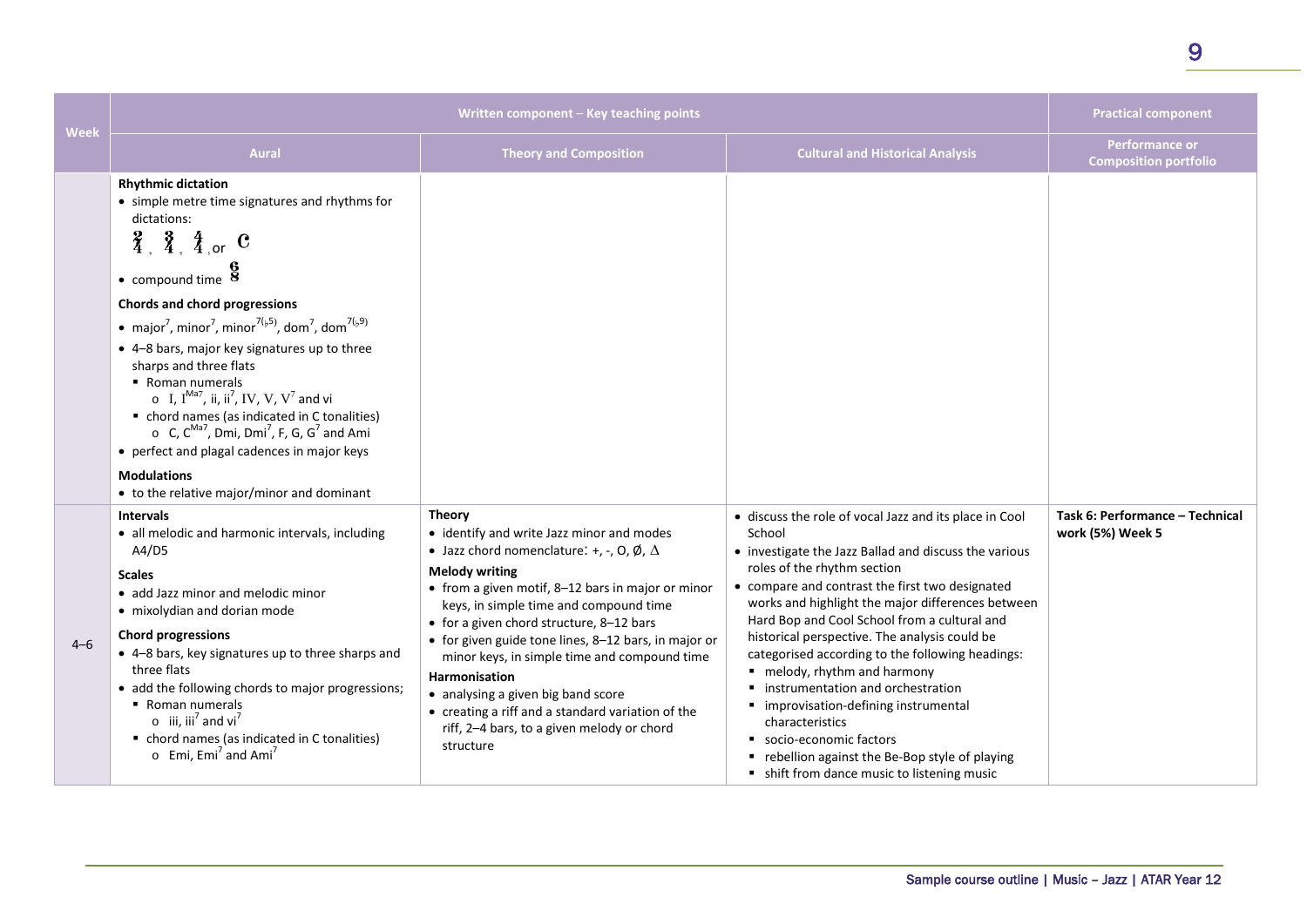| <b>Week</b> | Written component - Key teaching points                                                                                                                                                                                                                                                                                                                                                                                                                                                                                                                                                                                                                                                                                                                                                                                                                                                                                                                                                                                                  |                                                                                                                                                                                                                                                                                                                                                                                                                                                                                                         | <b>Practical component</b>                                                                                                                                                                                                                                                                                                                                                                                                                                                                                                                                                                                                                 |                                                       |
|-------------|------------------------------------------------------------------------------------------------------------------------------------------------------------------------------------------------------------------------------------------------------------------------------------------------------------------------------------------------------------------------------------------------------------------------------------------------------------------------------------------------------------------------------------------------------------------------------------------------------------------------------------------------------------------------------------------------------------------------------------------------------------------------------------------------------------------------------------------------------------------------------------------------------------------------------------------------------------------------------------------------------------------------------------------|---------------------------------------------------------------------------------------------------------------------------------------------------------------------------------------------------------------------------------------------------------------------------------------------------------------------------------------------------------------------------------------------------------------------------------------------------------------------------------------------------------|--------------------------------------------------------------------------------------------------------------------------------------------------------------------------------------------------------------------------------------------------------------------------------------------------------------------------------------------------------------------------------------------------------------------------------------------------------------------------------------------------------------------------------------------------------------------------------------------------------------------------------------------|-------------------------------------------------------|
|             | <b>Aural</b>                                                                                                                                                                                                                                                                                                                                                                                                                                                                                                                                                                                                                                                                                                                                                                                                                                                                                                                                                                                                                             | <b>Theory and Composition</b>                                                                                                                                                                                                                                                                                                                                                                                                                                                                           | <b>Cultural and Historical Analysis</b>                                                                                                                                                                                                                                                                                                                                                                                                                                                                                                                                                                                                    | <b>Performance or</b><br><b>Composition portfolio</b> |
|             | • include the following minor chords:<br>• Roman numerals<br>$\circ$ i, i <sup>7</sup> , iv, V, V <sup>7</sup> and VI<br>• chord names (as indicated in C tonalities)<br>$\circ$ Ami, Ami <sup>7</sup> , Dmi, E, E <sup>7</sup> and F<br>• standard progressions<br>$\mathbf{ii}^7 - V^7 - i^{Ma7}$<br>$IV^{Ma7} - V^7 - I^{Ma7}$<br><b>Modulation</b><br>• add to the subdominant<br><b>Melodic dictation</b><br>• 8 bars, treble or bass clef<br>• key signatures up to three sharps and flats,<br>based on scales covered<br>• starting note given, no rhythm provided<br><b>Rhythmic dictation</b><br>• simple time - include the following rhythms:<br>• compound time – include $\frac{9}{8}$ and the following<br>rhythms:<br>$\qquad \qquad \pm \sqrt{1.5} \pm \sqrt{1.5 \pm 0.5}$<br>$JJJJJ$ , $JJJJ$ , $\gamma$ , $J$ ,<br>$\gamma$ , $\sqrt{2}$ , $\sqrt{2}$ , $\gamma$ , $\sqrt{2}$ , $\sqrt{2}$<br><b>Discrepancies</b><br>• combination of rhythm and pitch<br>• at least four discrepancies in a short musical<br>example | Analysis and accompaniment writing<br>• recognise compositional devices,<br>instrumentation and instrumental techniques,<br>Jazz conventions and nomenclature in score<br>analysis tasks, using familiar and unseen<br>extracts<br>• creating appropriate guide tones to a given<br>chord progression, up to 8 bars in major and<br>minor keys<br>• analyse accompaniment styles in a range of<br>works<br>• harmonise a given melody and write a suitable<br>accompaniment for either keyboard or bass | " move to attract a wider commercial audience<br>and regain some market share against the<br>emerging Rock & Roll styles<br>• discuss historical and social characteristics that<br>influenced composers and performers of the time<br>and contributed to the development of the style<br>• continue comparative analysis of representative<br>works from the perspective of harmonic structure,<br>form, melody, instrumentation and orchestration<br>• comparative aural and visual analysis of selected<br>works, identifying the role and use of the elements<br>of music, stylistic conventions, instrumentation<br>and orchestration |                                                       |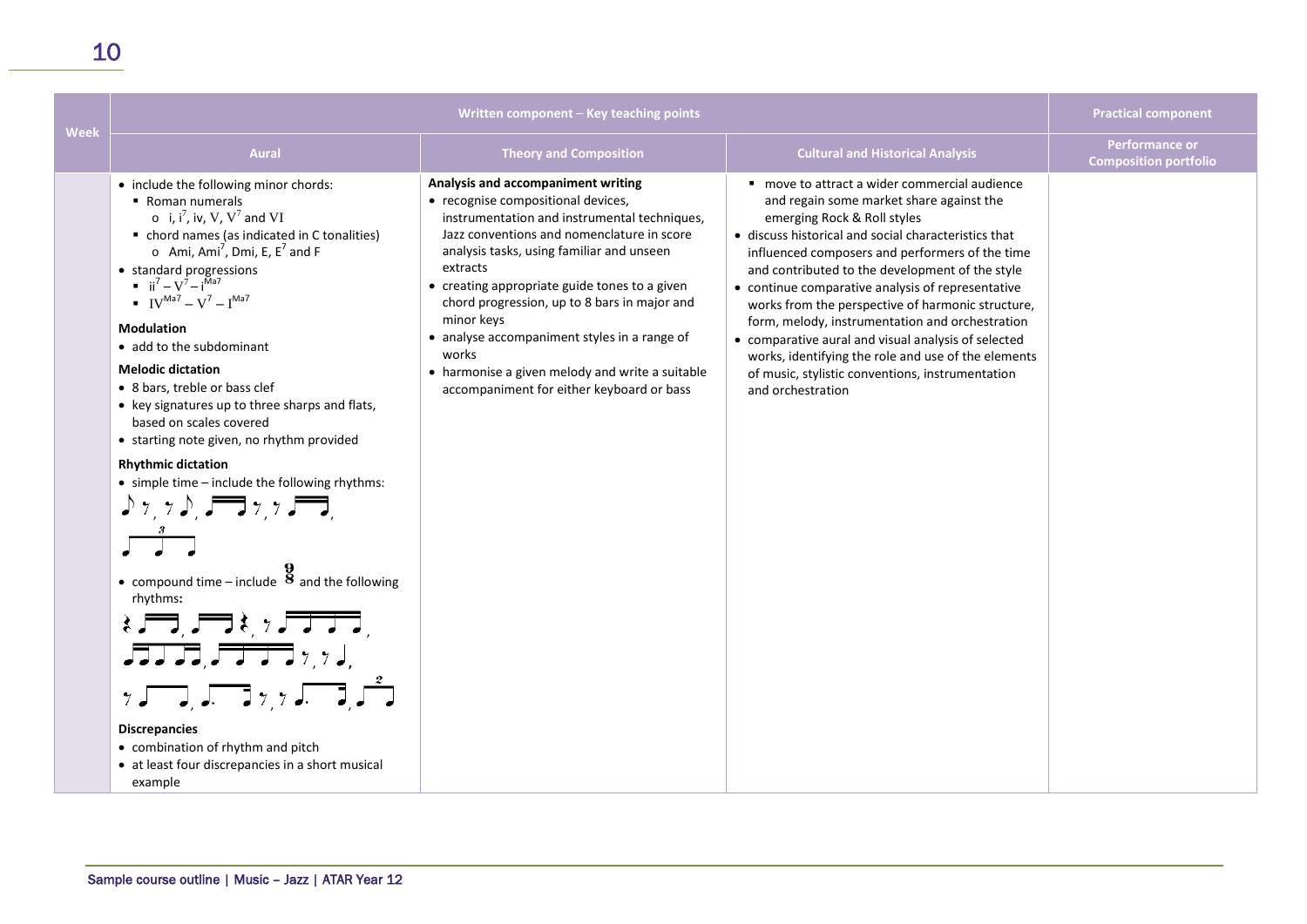|                | Written component - Key teaching points                                                                                                                                                                                                                                                                                                                                                                                                                                                                |                                                                                                                                                                                                                                                                                                                                                                                                                                                                                                                            | <b>Practical component</b>                                                                                                                                                                                                                                                                                                                                                                                                                                                                                                                                                                                                           |                                                                                                                                                               |
|----------------|--------------------------------------------------------------------------------------------------------------------------------------------------------------------------------------------------------------------------------------------------------------------------------------------------------------------------------------------------------------------------------------------------------------------------------------------------------------------------------------------------------|----------------------------------------------------------------------------------------------------------------------------------------------------------------------------------------------------------------------------------------------------------------------------------------------------------------------------------------------------------------------------------------------------------------------------------------------------------------------------------------------------------------------------|--------------------------------------------------------------------------------------------------------------------------------------------------------------------------------------------------------------------------------------------------------------------------------------------------------------------------------------------------------------------------------------------------------------------------------------------------------------------------------------------------------------------------------------------------------------------------------------------------------------------------------------|---------------------------------------------------------------------------------------------------------------------------------------------------------------|
| <b>Week</b>    | <b>Aural</b>                                                                                                                                                                                                                                                                                                                                                                                                                                                                                           | <b>Theory and Composition</b>                                                                                                                                                                                                                                                                                                                                                                                                                                                                                              | <b>Cultural and Historical Analysis</b>                                                                                                                                                                                                                                                                                                                                                                                                                                                                                                                                                                                              | <b>Performance or</b><br><b>Composition portfolio</b>                                                                                                         |
|                | <b>Aural analysis</b><br>recognition of music elements in short extracts<br>(form, metre, dynamics/expressive devices, tempo,<br>instrumentation)                                                                                                                                                                                                                                                                                                                                                      |                                                                                                                                                                                                                                                                                                                                                                                                                                                                                                                            |                                                                                                                                                                                                                                                                                                                                                                                                                                                                                                                                                                                                                                      |                                                                                                                                                               |
| $\overline{7}$ | Task 8: Aural analysis test (5%)                                                                                                                                                                                                                                                                                                                                                                                                                                                                       | Chords and chord progressions<br>• identify and analyse passing notes (diatonic and<br>chromatic) and suspensions in short musical<br>extracts (extracts from the designated works or<br>related works may be used)<br>• altered and augmented chords<br>· modal interchange                                                                                                                                                                                                                                               | <b>Designated Work 3</b><br>• listen to Giant Steps (John Coltrane)<br>https://www.youtube.com/watch?v=30FTr6G53VU<br>• discuss historical and social characteristics that<br>influenced composers and performers of the time<br>and contributed to the development of the style<br>• continue comparative analysis of representative<br>works from the perspective of harmonic structure,<br>form, melody, instrumentation and orchestration<br>• comparative aural and visual analysis of selected<br>works, identifying the role and use of the elements<br>of music, stylistic conventions, instrumentation<br>and orchestration |                                                                                                                                                               |
| $8 - 10$       | <b>Scales</b><br>• revise chromatic scale<br><b>Melodic dictation</b><br>• 8 bars, treble or bass clef, starting note given<br>• key signatures up to three sharps and three flats,<br>based on scales and modes covered<br>• incorporate syncopation, some larger intervallic<br>leaps and chromatic passing notes<br><b>Discrepancies</b><br>• combination of rhythm and pitch<br>• at least four discrepancies in a short musical<br>example<br>• include metre changes and mixed metre<br>examples | Task 10: Theory and composition (4%) Week 8<br>Theory and score analysis<br>• identify and write all scales and modes and<br>intervals in isolation and as part of an excerpt<br>• identify modulations to the relative major,<br>relative minor, dominant and subdominant in a<br>range of examples<br>• identify accents, articulation, ornamentation<br>and Jazz chord nomenclature<br>• identify rhythmic devices and effects such as<br>syncopation, polyrhythms, cross rhythms and<br>hemiola in a range of examples | Task 9: Aural and visual analysis (4%) Week 8<br><b>Designated Work 4</b><br>· listen to Maiden Voyage (Herbie<br>Hancock) https://www.youtube.com/watch?v=hwmR<br><b>QOPBtXU</b><br>• discuss historical and social characteristics that<br>influenced composers and performers of the time<br>and contributed to the development of the style<br>• continue comparative analysis of representative<br>works from the perspective of harmonic structure,<br>form, melody, instrumentation and orchestration                                                                                                                         | Task 4: Composition portfolio -<br><b>Composition assessment (5%)</b><br>Week 8<br>Task 7: Performance -<br>Performance of prepared<br>repertoire (3%) Week 9 |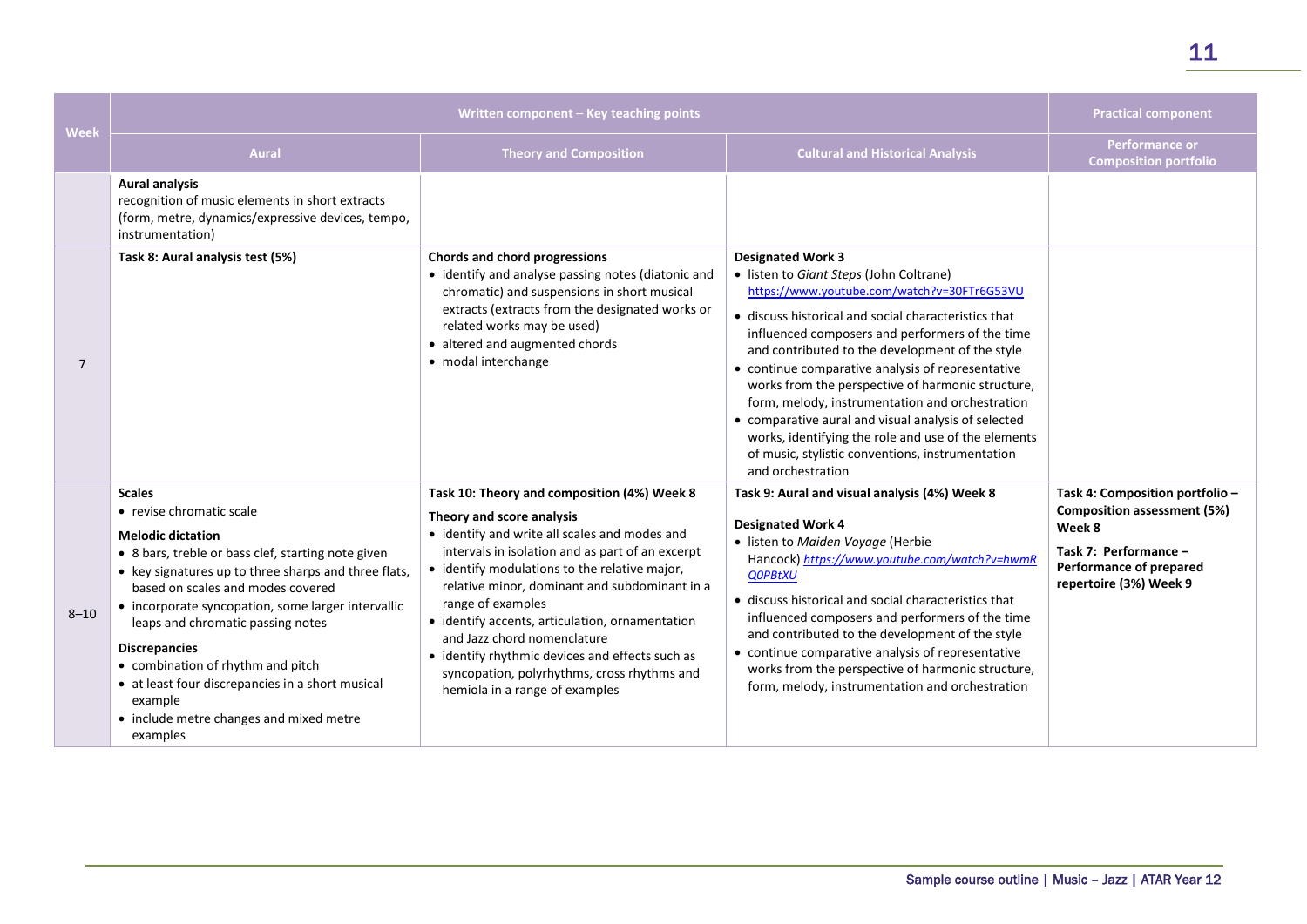| <b>Week</b> | Written component - Key teaching points                                                                                                                                                                                                                                                                                                                                                                                                                                                                                                                                                                                                                                                                                                                                                                                                                                                                                                                                                                                                           |                                                                                                                                                                                                                                                                                                                                                                                                                                                                                                                                                                                                                                                                                                                                                                                                                                                                                         |                                                                                                                                                                 | <b>Practical component</b>                            |
|-------------|---------------------------------------------------------------------------------------------------------------------------------------------------------------------------------------------------------------------------------------------------------------------------------------------------------------------------------------------------------------------------------------------------------------------------------------------------------------------------------------------------------------------------------------------------------------------------------------------------------------------------------------------------------------------------------------------------------------------------------------------------------------------------------------------------------------------------------------------------------------------------------------------------------------------------------------------------------------------------------------------------------------------------------------------------|-----------------------------------------------------------------------------------------------------------------------------------------------------------------------------------------------------------------------------------------------------------------------------------------------------------------------------------------------------------------------------------------------------------------------------------------------------------------------------------------------------------------------------------------------------------------------------------------------------------------------------------------------------------------------------------------------------------------------------------------------------------------------------------------------------------------------------------------------------------------------------------------|-----------------------------------------------------------------------------------------------------------------------------------------------------------------|-------------------------------------------------------|
|             | <b>Aural</b>                                                                                                                                                                                                                                                                                                                                                                                                                                                                                                                                                                                                                                                                                                                                                                                                                                                                                                                                                                                                                                      | <b>Theory and Composition</b>                                                                                                                                                                                                                                                                                                                                                                                                                                                                                                                                                                                                                                                                                                                                                                                                                                                           | <b>Cultural and Historical Analysis</b>                                                                                                                         | <b>Performance or</b><br><b>Composition portfolio</b> |
|             | <b>Rhythmic dictation</b><br>• simple time - include the following rhythms:<br>JJ, JJ<br>• compound time – include $\begin{array}{c} 12 & 3 \\ 8 & 8 \end{array}$ and the<br>following rhythms:<br>$\gamma \triangleright \gamma$ , $\Box$ , $\gamma$ , $\gamma \square$ .<br>• 8 bars, all time signatures and rhythms, including<br>rests and some syncopation<br>Chords and chord progressions<br>• 4-8 bars, key signatures up to three sharps and<br>three flats<br>• add Ib, Ic, $IV^{Ma7}$ and VI, to major chord<br>progressions<br>• add ib and ic to minor progressions<br>• add to standard progressions<br>$\blacksquare$ iii <sup>7</sup> – vi <sup>7</sup> – ii <sup>7</sup> – V <sup>7</sup> – I <sup>Ma7</sup><br>• add interrupted and imperfect cadences in major<br>and minor keys<br><b>Modulations</b><br>• include up a tone and down a tone<br><b>Aural analysis</b><br>• recognition of music elements, compositional<br>devices - including retrograde, instrumentation<br>and instrumental techniques in short extracts | Chords and chord progressions<br>• identify and write all four cadence types in<br>isolation and as part of a progression in<br>keyboard and four part vocal style<br>• identification and replication of turnaround<br>phrases, including:<br>$\blacksquare$ ii, V, I<br>$\blacksquare$ ii, vi, ii, V<br>■ IV, vii, iii, vi, ii, V in major and minor keys<br>• circle of fourths and rhythm changes chord<br>progressions<br><b>Arranging</b><br>• transcribing for piano, from a given lead sheet<br>and/or specified ensemble, which may include<br>transposing instruments for four or more parts,<br>$4 - 8$ bars<br>• identifying, analysing and using instrumental<br>devices and techniques for small Jazz ensembles<br><b>Rhythm section writing</b><br>• realising and composing appropriate and<br>stylistic scores/charts for a standard Jazz<br>rhythm section, 8-12 bars |                                                                                                                                                                 |                                                       |
| $11 - 13$   | <b>Scales</b><br>• revise all scales and modes in isolation and as<br>part of melodic excerpts<br><b>Intervals</b><br>• revise all intervals in isolation and as part of<br>melodic excerpts focussing on harmonic intervals                                                                                                                                                                                                                                                                                                                                                                                                                                                                                                                                                                                                                                                                                                                                                                                                                      | Task 11: Composition and arranging (4%) Week 13<br>Chords and chord progressions<br>• variation and expansion of the 12 bar blues and<br>minor blues progressions, rhythm changes<br>chord progressions<br>• passing notes (diatonic and chromatic) and<br>suspensions<br>• tritone substitutions                                                                                                                                                                                                                                                                                                                                                                                                                                                                                                                                                                                       | Supportive listening and analysis<br>• One Finger Snap (Herbie Hancock, 1964)<br>• Blue Train (John Coltrane, 1956)<br>• Freddie Freeloader (Miles Davis, 1959) |                                                       |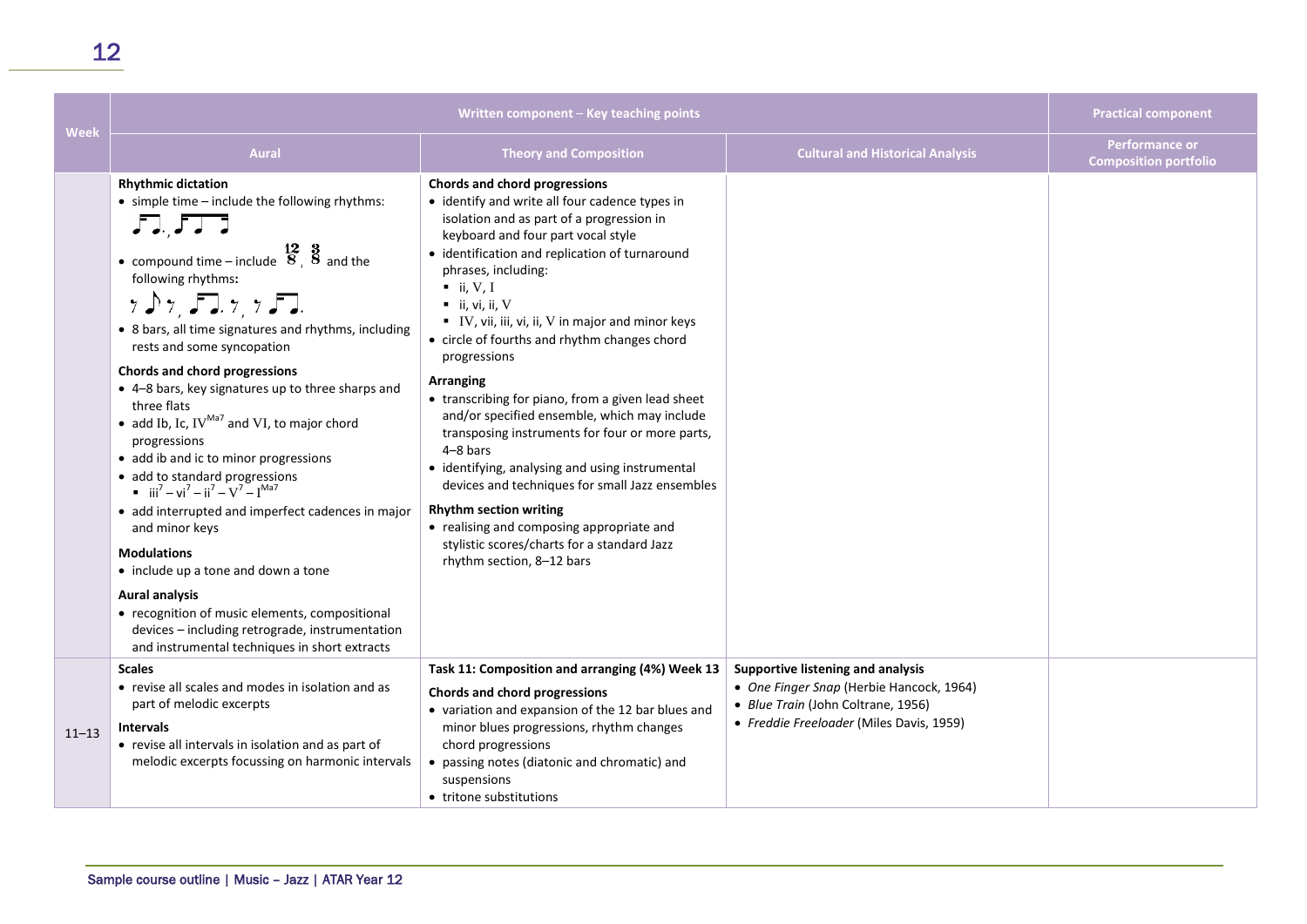| <b>Week</b> | Written component - Key teaching points                                                                                                                                                                                                                                                                                                                                                                                                                                                                                                                                                                                                                                                                                                                                                                                                                                                                                                                                                                                                                                                                                                                                    |                                                                                                                                                                                                                                                                                                                                                                                                                                                                                                                                                                                                                                                                                                                                                                                                  |                                         | <b>Practical component</b>                            |
|-------------|----------------------------------------------------------------------------------------------------------------------------------------------------------------------------------------------------------------------------------------------------------------------------------------------------------------------------------------------------------------------------------------------------------------------------------------------------------------------------------------------------------------------------------------------------------------------------------------------------------------------------------------------------------------------------------------------------------------------------------------------------------------------------------------------------------------------------------------------------------------------------------------------------------------------------------------------------------------------------------------------------------------------------------------------------------------------------------------------------------------------------------------------------------------------------|--------------------------------------------------------------------------------------------------------------------------------------------------------------------------------------------------------------------------------------------------------------------------------------------------------------------------------------------------------------------------------------------------------------------------------------------------------------------------------------------------------------------------------------------------------------------------------------------------------------------------------------------------------------------------------------------------------------------------------------------------------------------------------------------------|-----------------------------------------|-------------------------------------------------------|
|             | <b>Aural</b>                                                                                                                                                                                                                                                                                                                                                                                                                                                                                                                                                                                                                                                                                                                                                                                                                                                                                                                                                                                                                                                                                                                                                               | <b>Theory and Composition</b>                                                                                                                                                                                                                                                                                                                                                                                                                                                                                                                                                                                                                                                                                                                                                                    | <b>Cultural and Historical Analysis</b> | <b>Performance or</b><br><b>Composition portfolio</b> |
|             | <b>Melodic dictation</b><br>• 8 bars, treble or bass clef, based on scales and<br>modes covered<br>• solo transcriptions<br><b>Chords</b><br>• revise all chords in major and minor keys in<br>isolation and as part of a progression and<br>include:<br><b>n</b> major: iib, Vb, ii <sup>7(<math>\beta</math>5) and V<sup>7(<math>\beta</math>9)</sup></sup><br>• identification of passing notes and suspensions<br>• standard progressions, add:<br>$\mathbf{u} = i i^{7(b+5)} - V7^{(b+9)} - i^6$<br>• revise all cadence types in isolation and as part<br>of a progression<br><b>Modulation</b><br>• to the relative major/minor, dominant,<br>subdominant, up and down a tone, in a range of<br>examples<br><b>Discrepancies</b><br>• combination of rhythm and pitch<br>• at least four discrepancies in a short musical<br>example<br>• include metre changes and mixed metre<br>examples<br><b>Rhythmic dictation</b><br>• 8 bars, all time signatures and rhythms, including<br>rests and some syncopation<br>• include examples using irregular time signatures<br>and rhythmic groupings<br>$\overline{8}$ , $\overline{8}$ , $\overline{4}$ , $\overline{4}$ | • continue analysis and harmonisation tasks,<br>revising all chords, cadences and chord<br>progressions outlined in the course content<br><b>Modulation</b><br>• to the relative major, relative minor, dominant,<br>subdominant and up or down a tone. Discuss<br>enharmonic note equivalents and relationships<br><b>Form-based compositions</b><br>• composing for solo voice/instrument or small<br>Jazz ensemble, using either 12 bar blues<br>(incorporating variation and expansion), popular<br>song/song form or rondo form<br>Melody and accompaniment writing and<br><b>Arranging</b><br>• review instrument ranges, transpositions, clefs,<br>notation, techniques and timbral effects for all<br>instruments<br>• continue melody and accompaniment writing in<br>a range of styles |                                         |                                                       |